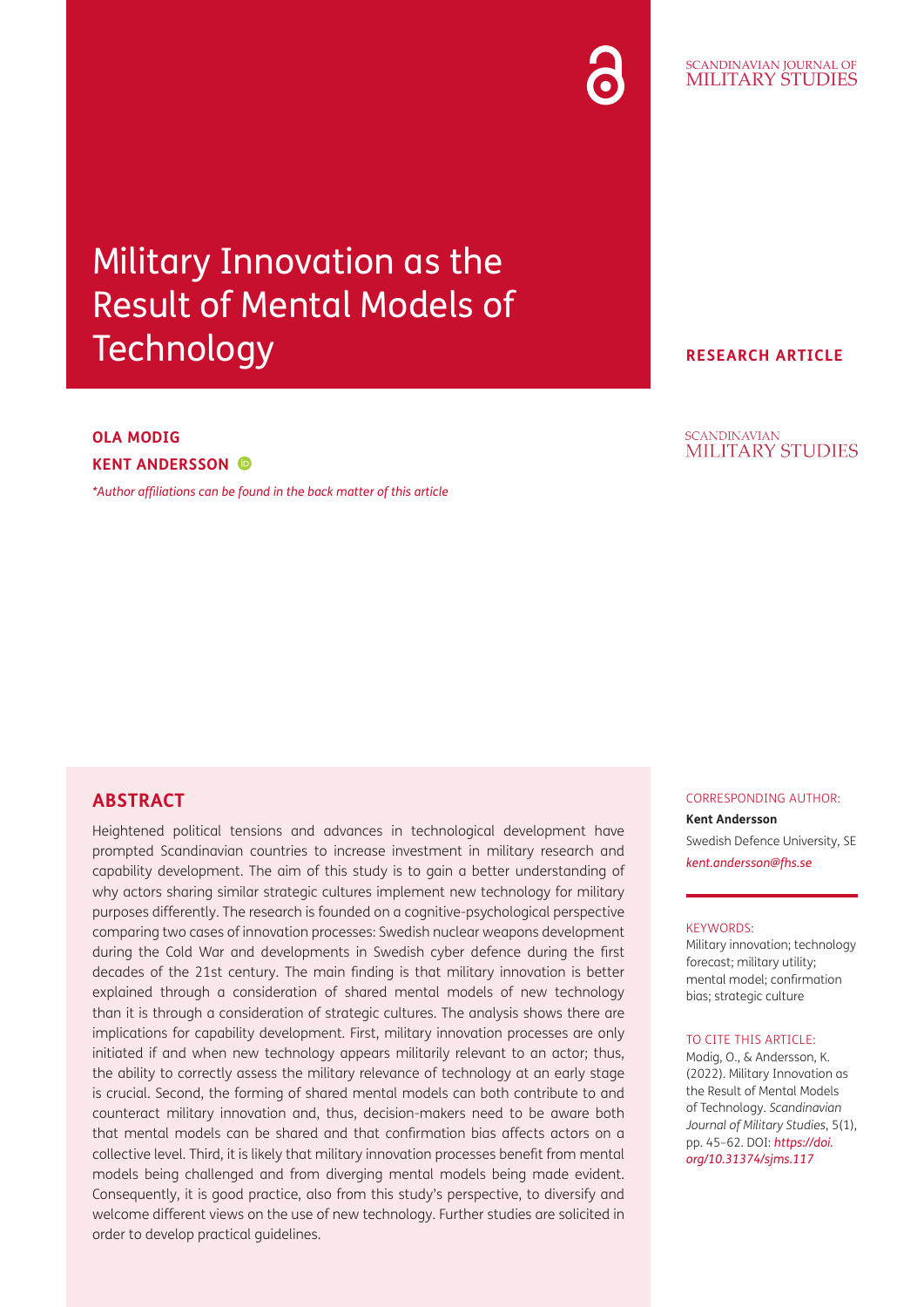#### **INTRODUCTION**

Military innovation is an appealing strategy for the development of defence capability, especially for states with a highly educated population and larger aggressive neighbours. An actor with fewer resources can still hope to deter an aggressor or win an armed conflict by being more creative in the use of technology and methods of warfare. There are many definitions of the concept in previous research, some focusing on changes in doctrine, others on changes in structure or organisation (see, for example, Farrell & Terriff, 2002; [Griffin, 2017](#page-15-0); [Grissom, 2006](#page-15-1)). Many focus on the innovative use of available resources in ongoing conflicts. We believe, however, it is appropriate to align this study with a broader understanding that includes peacetime efforts to counter future military challenges (see, for example, [Rosen,](#page-16-0)  [1991](#page-16-0), p. 7), and therefore choose to understand military innovation as the development of a new capability integrated into a coherent military strategy. This new capability consists in turn of a new combination of military resources, including technologies of interest and conceptual ideas for its use.

States such as the Scandinavian countries put considerable effort and funds into defence research and development. In Sweden, the research and development budget for the Armed Forces is again being increased after decades of decline following the Cold War. This is understandable considering the current pace of technological development in materials, communication, information, autonomy, and so on, and the ways in which society adapts to these technologies. Rapid advances in materiel, combined with new uses and new vulnerabilities from increased societal complexity, offer new opportunities for military innovation. Indicators of the ambition to develop capability through military innovation include, for example, a state's efforts to produce long-term technology forecasts. These aim to support decision-making in exploiting technology advancements or the preparation of adequate protection to avoid technological surprise on the battlefield ([Finkel, 2011](#page-15-2); [Handel, 1987](#page-15-3)).

While predicting technological development with a 20–year horizon is not simple, research shows that, with modest expectations of precision, it can be meaningful [\(Kott & Perconti, 2018](#page-16-1); Silfverskiöld et al., 2021). Nevertheless, state actors seem to implement new technology or new methods to achieve military ends with different levels of ambition and extent. If these differences are not rational, then, of course, resources could be used more efficiently. This is also why research into the implementation and driving forces behind military innovation has, in the course of more than 30 years, come to form its own multidisciplinary field. In this study, we assume credible assessments of technological development to be available. But how might findings from the field of military innovation help us understand the way in which knowledge from these assessments should be conveyed to decision-makers in the capability development process?

The first generation of research in the field dwelt on questions concerning *who* was driving military innovation – civilians or military personnel [\(Posen, 1984](#page-16-2); [Rosen, 1991](#page-16-0))? The basic assumption for these researchers is that innovation is principally driven by the fear of foreign military capabilities and technological development. Nowadays, these are considered to be underlying conditions rather than causal factors [\(Grissom, 2006\)](#page-15-1).

The second generation, the first to identify cultural aspects, moved the field into the study of drivers themselves ([Griffin, 2017](#page-15-0)). In their important work of 2002, for example, Farrell and Terriff identified three main incentives for military innovation; in addition to a conscious and active change in the actor's culture, they note the imitation of the innovation of others, and a more salient, forced, change due to strategic shock.

Contemporary research, the third generation, seems to focus on understanding the *effects* of these cultural aspects in greater depth. Adamsky [\(2010\)](#page-14-1), for example, highlights how actors perceive and implement new capabilities in different ways depending on differences in strategic culture*.* Our understanding of the concept of strategic culture is somewhat simplified, but close to that of Gray ([1999, p. 51](#page-15-4)): an actor's military strategic preferences based on national cultural norms and traditions*.*

There are, however, other views (see [Ångström & Honig, 2012\)](#page-14-2), and researchers discussing civilian-military relations nowadays do it in terms of the meeting of two separate cultures Modig and Andersson **46** *Scandinavian Journal of Military Studies* DOI: 10.31374/sjms.117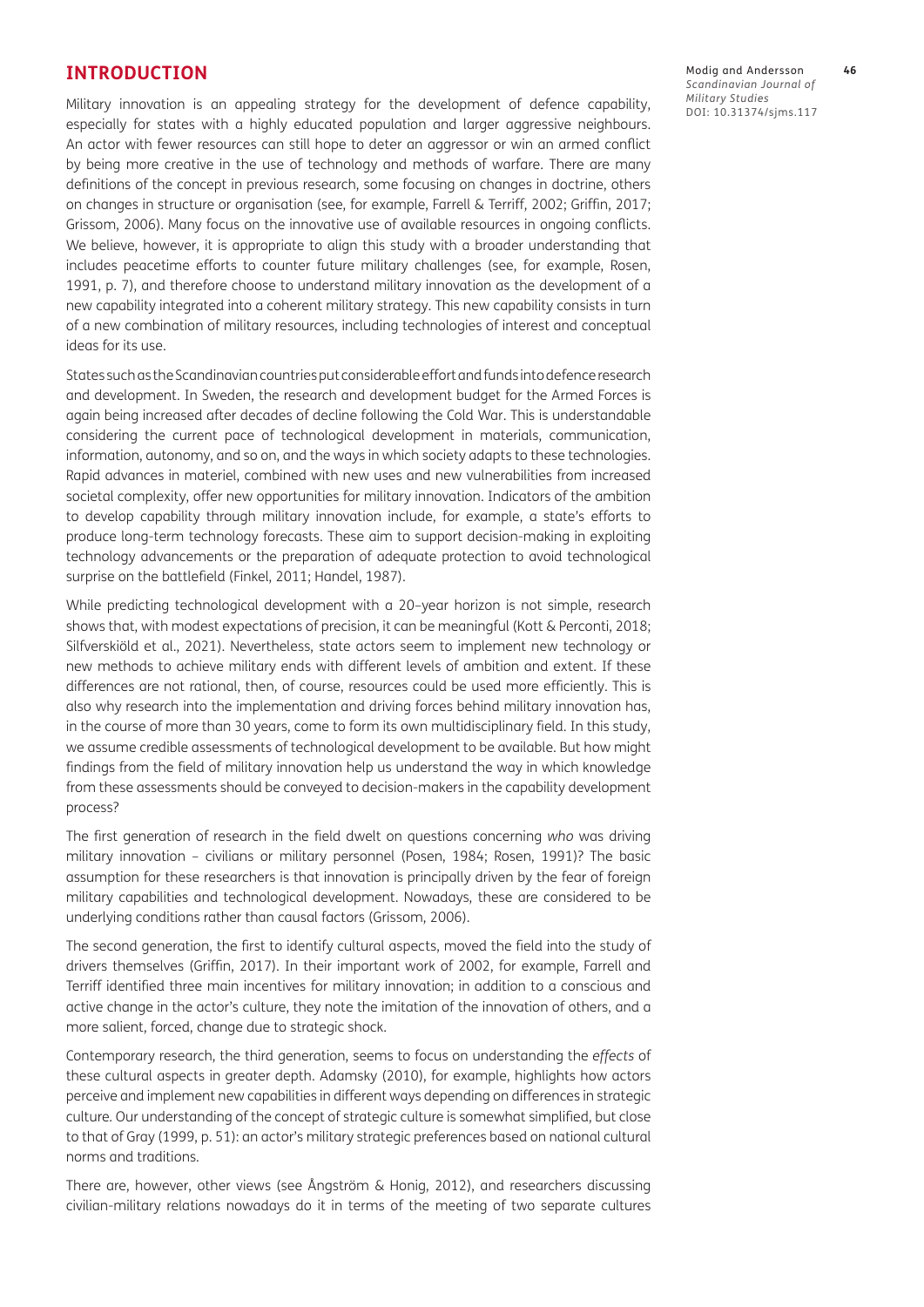[\(Farrell & Terriff, 2002;](#page-15-5) [Adamsky, 2010](#page-14-1); [Berman, 2012](#page-14-3); [Kier, 2017\)](#page-16-3). Studies of the effects on military innovation, of rivalry within and between defence branches, often focus on rival organisational cultures [\(Hill & Gerras, 2016](#page-15-6); [Lee, 2019\)](#page-16-4). Today we see different approaches to the study of the effects of cultural features on military innovation. It seems to us, however, that creativity in the operationalisation of culture makes the comparison of these studies difficult. We agree with Griffin ([2017\)](#page-15-0): the field seems to be fragmented or "confused."

It is more fruitful to view strategic culture as a condition underlying, rather than explaining, variations in military innovation, and we find there are basically two arguments for approaching the problem from another perspective. First, strategic culture, as an explanatory model, is of little practical use if the aim is to improve the ability to innovate. Arguably innovation processes would benefit more from identifying factors that might influence an actor's understanding of new technology or the pace of progression in innovation processes. The military actor quickest to exploit military innovation undoubtedly has the greater room for manoeuvre. Second, as shown in this study, there are examples of variations in the driving forces behind military innovation, despite the strategic culture being largely the same. We have chosen here, instead, to study military innovation processes from a cognitive-psychological perspective. Thus, the aim is to find out why actors implement new technology for military purposes differently despite sharing similar strategic cultures. The approach involves the study of military innovation from the perspective of cognitive biases at the actor level, in the form of so-called shared mental models. By taking this viewpoint, we expect to identify concrete explanatory factors helpful in developing practical military innovation processes. The results might, for example, support the actor's self-examination of capability development, including which assessments to ask for, and how to process those assessments when they are received.

Immediately below, we present the cognitive-psychological perspective on which the research design is based. We then describe the research approach, including the comparative case study method applied here. The results section that follows is divided into three parts relating to results from the two single studies and a comparison; the two subsequent sections present a discussion of the results, relating them to earlier research in the context of capability development, and final conclusions.

#### **OUR COGNITIVE-PSYCHOLOGICAL VIEWPOINT AND CENTRAL CONCEPTS**

In this study, we investigate whether an actor's initial mental models of a technology's relevance are altered with changes in the internal or external environment, or whether confirmation bias tends to leave mental models intact, and what the consequences are for military innovation processes. We find the theory of shared mental models useful because it can be operationalised to study decision-situations associated with an actor's *collective* decision-making. Similarly, we find confirmation bias a useful concept because it contributes to explaining the absence of change in shared mental models of military innovation processes.

#### **SHARED MENTAL MODELS**

The term "mental model" occurs in several scientific disciplines. In her study of mental models in individuals, Rook ([2013\)](#page-16-5) identifies cross-disciplinary similarities in the term's use; the definition she uses is a "concentrated, personally constructed, internal conception of external phenomena (historical, existing or projected), or experience, that affects how a person acts" (p. 42). Following Rook ([2013](#page-16-5)), we can understand a mental model to be a form of subjective simplification or generalisation of reality, influencing behaviour and decisions. As decisions are made collectively at a more abstract level in military innovation processes, however, we find studies of so-called *shared* mental models to be most relevant. There is extensive research into the topic in strategic decision-making and management in the business sector, predominantly concerning the influence of shared mental models on effectiveness and quality. We find research into top management teams and their strategic decision-making to be particularly interesting to this study. In that context, shared mental models have been described as "organized mental representations of the key elements within a team's relevant environment that are shared across team members" ([Yang et al., 2015, p. 901\)](#page-17-0). Having a shared mental model of the use of a technology implies convergence between the mental models of the Modig and Andersson **47** *Scandinavian Journal of Military Studies* DOI: 10.31374/sjms.117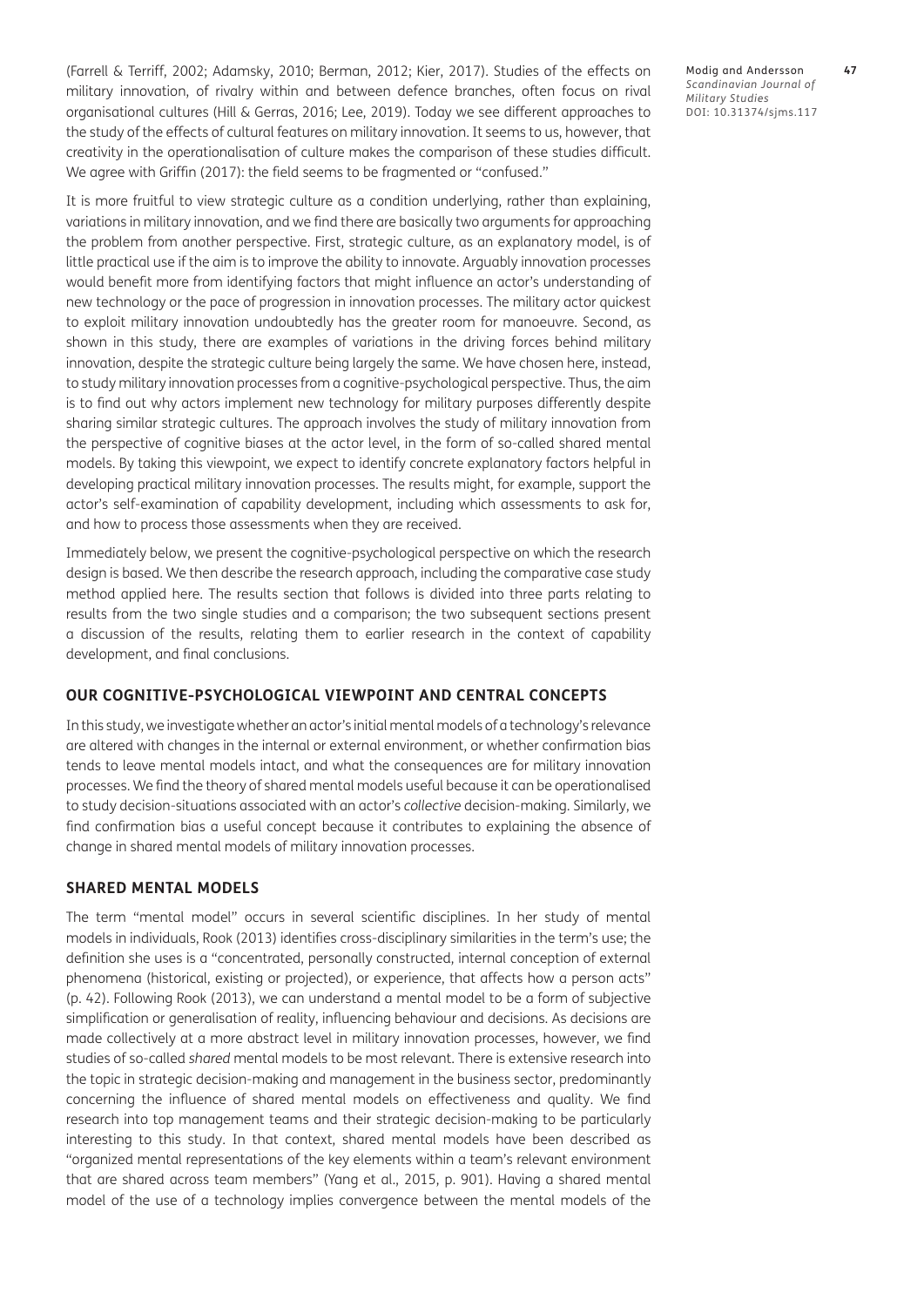members in a decision-making team concerning the use of that technology. Understanding this, we contend that shared mental models facilitate military innovation – a view supported by research showing that such models facilitate problem-solving ([Toader et al., 2019](#page-17-1)). The same research shows that *diverging* mental models facilitate the ability to adapt.

**COGNITIVE BIASES**

In 1972 Tversky and Kahneman presented the notion of cognitive bias*.* After extensive research in the following years, we now understand the phenomenon as causing "judgmental errors and suboptimal decision-making, which may prove to be costly at either a personal or societal level" ([Weller et al., 2019\)](#page-17-2). Thus, cognitive biases are psychological mechanisms subconsciously affecting how decision-makers value available information [\(Furnham & Boo, 2011](#page-15-7)). *Anchoring*[1](#page-3-0) [\(Furnham & Boo, 2011](#page-15-7); [Hammond et al., 1998;](#page-15-8) [Tversky & Kahneman, 1974](#page-17-3)) and *functional fixedness*2 [\(Munoz-Rubke et al., 2018](#page-16-6)) are well-known examples, even if neither example fits well with our approach in this study. Anchoring seems too closely related to quantitative phenomena, mostly in economic contexts, while research into functional fixedness seems focused on physical objects. Instead, we have in this study based our research design on shared mental models and the cognitive bias commonly known a*s* confirmation bias*.*

Confirmation bias is the collective term for a number of phenomena in psychology related to interpreting circumstances so as to enhance preconceived notions or values ([Carter et al.,](#page-15-9)  [2007,](#page-15-9) p. 648). Although such misinterpretation is subconscious, it can, for example, lead to misguided searches for information ([Nickerson, 1998, pp. 175–177\)](#page-16-7). Even conscious efforts to be objective can still lead to confirmation bias (Lidén et al., 2018, p. 337). Consequently, information that contradicts a preconceived notion is ignored, and irrelevant information is given unreasonable weight [\(Nickerson, 1998, p. 177\)](#page-16-7). A related effect is *belief persistence*, describing the phenomenon of a belief, once formed, being very persistent, even when there is convincing evidence to contradict it ([Nickerson, 1998, p. 187\)](#page-16-7). Thus, although confirmation bias is similar to anchoring and functional fixedness, it can be viewed from a wider perspective.

## **RESEARCH APPROACH**

Following authors of earlier studies, we believe that causes of military innovation can be studied and generalised in theoretical models to help us understand why military innovation does or does not occur. The point of departure for this study is that generalised objective explanations for military innovation can be studied using hypotheses about plausible causes. **[Figure 1](#page-3-1)** illustrates the bases for the case study design applied.



<span id="page-3-1"></span>**Figure 1** The Case study design, single case*.*

Modig and Andersson **48** *Scandinavian Journal of Military Studies* DOI: 10.31374/sjms.117

<span id="page-3-0"></span>1 The disproportionate influence on decision makers to make judgments that are biased toward an initially presented value.

2 A cognitive bias that describes how previous knowledge of a tool's function can negatively impact the use of this tool in novel contexts.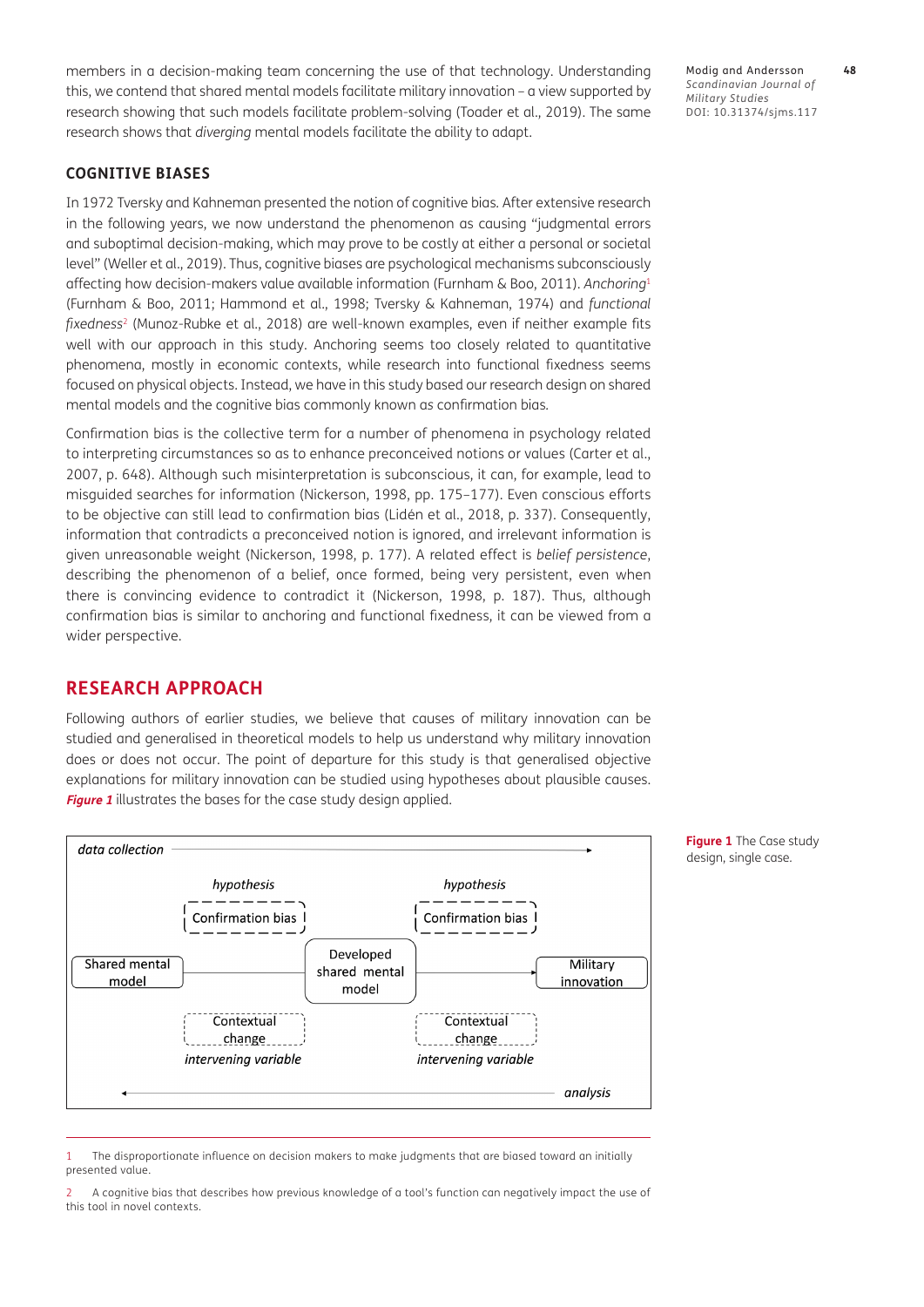#### **HYPOTHESES**

The first hypothesis is "Military innovation processes are initiated if new technology is perceived to be militarily relevant".

While we might safely assume technologies developed to support military innovations to be relevant for military operations, not all new technologies end up filling this role. There are examples of military innovation processes being initiated but later terminated. One such example is a Swedish project based on the Network-Based Defence concept. The Swedish government concluded it had been "characterised by a development process marked by technological optimism" ([GoS, 2019, p. 123](#page-15-10)). Consequently, we will in this study use mental models to investigate how new technologies are perceived when military innovation processes are initiated. The hypothesis is satisfied if the actor initiates military innovation processes only if there is a shared mental model of the new technology reflecting a perception that the technology is militarily relevant.

The second hypothesis is "An actor's shared mental model of new technology as militarily relevant affects military innovation processes to a greater degree than contextual changes".

In this study, military innovation processes continue for relatively long periods of time, during which the actor can be expected to receive new information both about the technology, through research and development, and about societal and external developments. There are historical examples of military innovation processes proceeding despite information indicating that the military relevance was long gone; one such is the fortress in Karlsborg, in central Sweden, built between 1819 and 1909 to serve as the nation's auxiliary capital. On the other hand, actors also face risks if their shared mental models prevent them from exploiting technology that has proven militarily relevant. Given the aim of this study, we thus argue the second hypothesis to be relevant. It will be tested using confirmation bias as a complementary explanatory model. If the hypothesis is correct, military innovation processes are driven by preconceived notions rather than actual circumstances.

#### **A COMPARATIVE CASE STUDY METHOD**

Testing our two hypotheses requires a mode of research allowing comparison *within* cases of military innovation. The comparison needs to comprise four steps:

- **1.** Analysis of the actor's shared mental model and its development over time.
- **2.** Analysis of contextual change during the innovation process.
- **3.** Analysis of when innovation processes are initiated.
- **4.** Analysis of the actor's innovative outcome.

The first hypothesis is tested in the first step. The second hypothesis is tested by relating the result of the last step to the results of the other three.

In order to answer the overarching research question, we also find it necessary to make comparisons *between* cases of military innovation in which the strategic cultures of the actors involved are similar. The approach, further described by George and Bennett ([2005, pp. 19–22](#page-15-11)), is sometimes described as a case study with a "most-similar systems design."

#### **OPERATIONALISATION**

**[Table 1](#page-5-0)** shows an overview of the operationalisation. The independent variable in this study is the actors' shared mental model of new technology. The dependent variable is military innovation.

Given the description of central concepts above, we can hold an actor's "shared mental model" to be an organised mental representation of the key elements within a team's relevant environment shared across team members. Thus, the mental representation reflects key elements of a phenomenon, such as the character and function of a new technology, and affects the actor's actions, such as the actor's decision-making. Therefore, in this study, the actor's shared mental model is analysed by studying how the actor describes the relevant *environment*, *internal* and *external*, by studying the *function* of the technology within the source material, and by studying the actor's *decision*. The themes representing measures of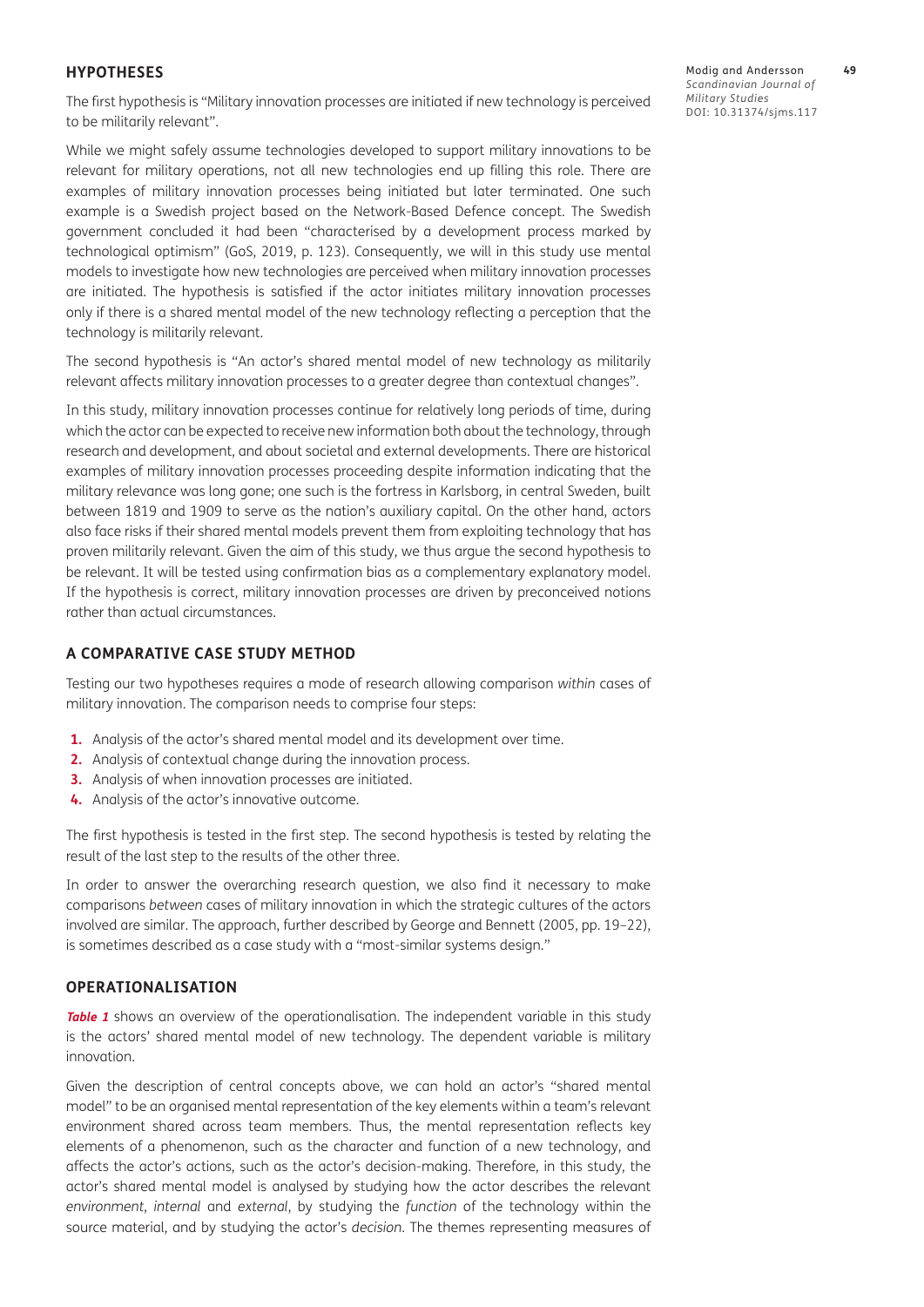| <b>VARIABLE</b>     | <b>THEME</b>         | <b>EXAMPLE DATA</b>                                                    |
|---------------------|----------------------|------------------------------------------------------------------------|
| Shared mental model | External environment | conflicts, R&D                                                         |
|                     | Internal environment | change in responsibilities                                             |
|                     | Function             | use and effects                                                        |
|                     | Decision             | dates and new directions                                               |
| Contextual change   | External environment | conflicts, R&D                                                         |
|                     | Internal environment | societal change                                                        |
| Confirmation bias   |                      | earlier shared mental models analysed relative to contextual<br>change |
| Military innovation | Conceptual ideas     | use and integration of technology                                      |

Modig and Andersson **50** *Scandinavian Journal of Military Studies* DOI: 10.31374/sjms.117

<span id="page-5-0"></span>**Table 1** Shows the operationalisation of the theory.

each variable are presented in the middle column. The right column presents examples of types of data received by interpretive analysis.

We acknowledge there is a scientific debate on how to operationalise and measure sharedness; [Mohammed, Ferzandi and Hamilton's review paper of 2010](#page-16-8) on the structure of the team mental model, for example, has been extensively cited. But we argue that the operationalisation proposed in this study is in line with that of Toader and his colleagues [\(2019, pp. 44–46](#page-17-1)), a strategy-outcome approach suitable for its purpose, notwithstanding its lower resolution. If an actor expresses a view on the use of the technology of interest in an official context, and if it is interpretable using the themes chosen, we find it is reasonable to assume that it reflects a shared mental model of that actor.

Similarly, contextual change during the innovation process is studied in themes of external and internal environments*.* 

In order to be able to study confirmation bias, we have to be able to compare shared mental models before and after contextual change. This way, the later shared mental model can be interpreted as the result of either contextual change or confirmation bias. Thus, in our case study design, depicted in **[Figure 1](#page-3-1)**, we have denoted contextual change and confirmation bias as our intervening variables. Confirmation bias is also our second hypothesis.

Military innovation is operationalised as innovative outcomes in the form of conceptual ideas of how to use a technology of interest in the development of a military capability.

We have also defined three control variables in order to be able to isolate the variables of primary interest to this study: changed strategic environment; technological development pace; and strategic culture. Control variables are held constant in a comparative case study. While they might be criticised for being rather sweeping, they are considered relevant since they mirror the results of earlier research.

#### **CASE SELECTION**

Given the research design, we chose to look for cases where all control variables could be kept as constant as possible in comparison. The choice fell on two cases: the Swedish nuclear weapons project of 1945 to 1962 and the Swedish cyber defence development between 2001 and 2019. We assessed the similarities to be sufficient enough for the study to be meaningful.

The nuclear weapons case is clearly limited in time because of the ratification of the nonproliferation treaty in 1968 [\(Agrell, 1985](#page-14-4)). In contrast, cyber defence development is still ongoing, which is why there is no final result to investigate. Given this study's focus on the impact of shared mental models on military innovation processes, this does not present a problem – but in order to chronologically limit the case, we have chosen the period from when the word "cyber" was first used in Swedish Armed Forces policy documents ([Swedish](#page-16-9)  [Armed Forces, 2001\)](#page-16-9) until ambitions to acquire an offensive cyber capability were first explicitly expressed by a defence committee [\(GoS, 2019\)](#page-15-10).

In each case, the strategic environment (control variable one) could be described as being in a state of low tension at the beginning [\(Jung, 1947, p. 60](#page-16-10); [GoS, 1999, p. 9](#page-15-4)), but changing to one of high tension towards the end ([Swedish Armed Forces, 1962, p. 4;](#page-16-11) [GoS, 2019, p. 107](#page-15-10)).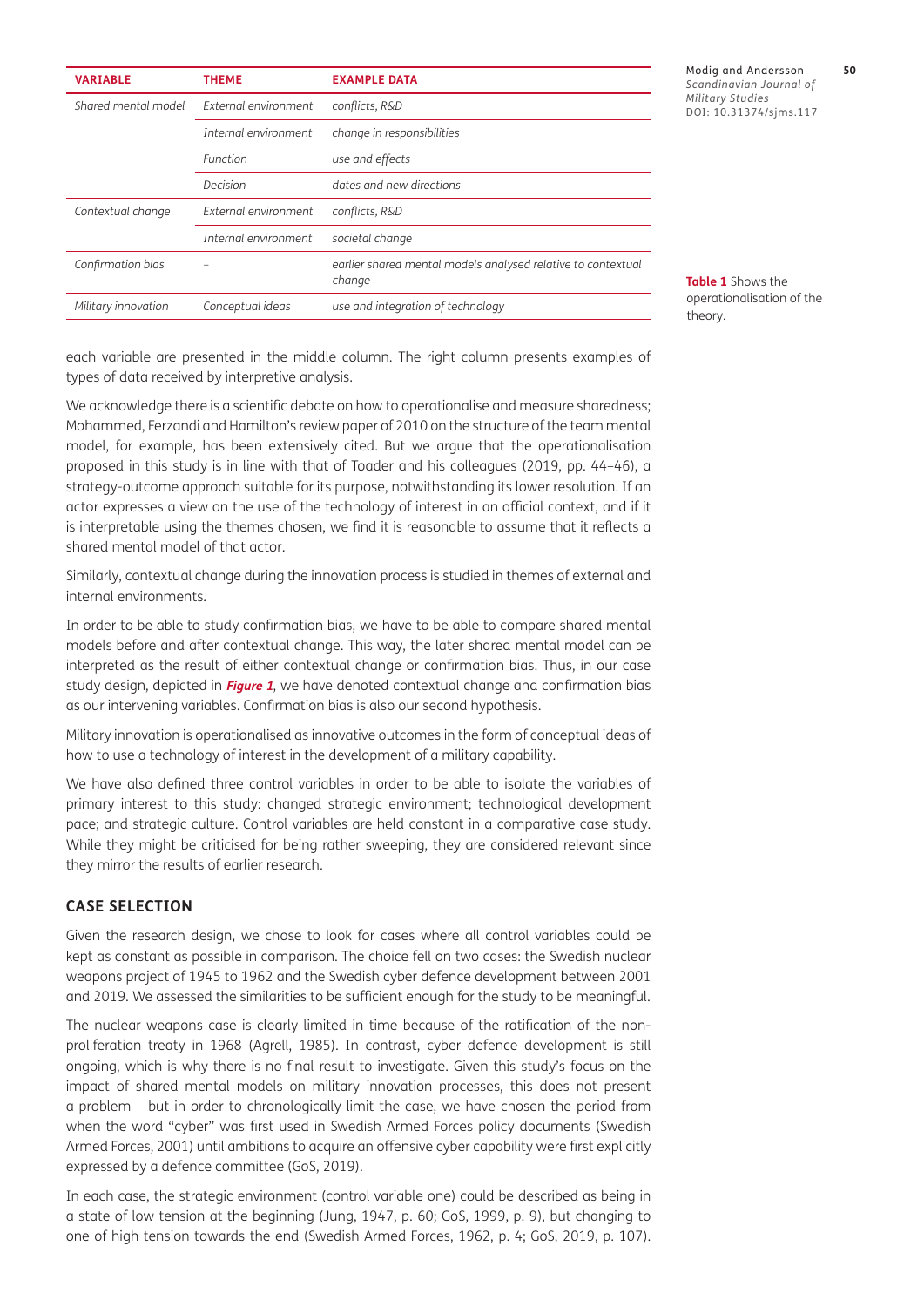The pace of technological development (control variable two) can be considered high in both cases. In the nuclear weapons case, it was high due to the arms race between the Soviet Union and the United States and civilian energy requirements [\(Agrell, 1985](#page-14-4)). Correspondingly, the cyber domain is characterised by the rapid pace of technological development: "As recently as 2007, malicious cyber activities did not register on the Director of National Intelligence's list of major threats to national security. In 2015 they ranked first" ([Nye, 2017, pp. 44–45\)](#page-16-12). Since both cases in this study are Swedish, the strategic culture (control variable three) is also considered unchanged between cases ([Åselius, 2005\)](#page-14-5). Fundamental cultural norms and traditions such as avoiding war while defending one's territory are still valid.

Comparing the two cases, we see significant variation in the dependent variable of military innovation. In the nuclear weapons case, military strategic ideas are presented early in the process, where nuclear weapons are integrated with conventional forces ready to be used in the field. There are scenarios in which nuclear weapons are used in both supporting missions and decisive attacks. In the cyber defence case, corresponding conceptual ideas are developed relatively late, and the degree of integration with conventional forces is low. Initially, cyber defence was focused on IT security and was not an integral part of military missions. Military innovation is studied from an actor's perspective with three areas of analysis in each case: public organisations inclined towards military research; military organisations; and political leadership.

#### **SOURCES**

The main sources for the nuclear weapons case are the Swedish Armed Forces' own studies supporting periodic policy decisions about the development of [Swedish defence between 1948](#page-16-11)  [and 1962](#page-16-11). These primary sources are only complemented with secondary sources in the form of dissertations and study reports to enhance technological and contextual understanding (see, for example, [Agrell, 1985;](#page-14-4) [Forssberg, 1987](#page-15-12); [Jonter, 2001](#page-15-13)). Cyber defence development is mainly studied through primary sources corresponding to the first case, in reports issued by defence policy commissions, and in defence bills.

The idea of interviewing central decision-makers was discarded on account of the difficulties potentially presented in finding suitable respondents for both cases. Consequently, this study approach differs from the majority of studies on shared mental models, which focus on individuals or groups of individuals directly. The validity of this study is instead based on the use of the official documents stated above and on the assumption that these represent a shared view on a strategic level in the organisation of the actor issuing them.

#### **THE ANALYSIS INSTRUMENT**

The analysis was conducted through the collection of data from sources using qualitative content analysis based on the themes defined in the operationalisation (Esaiasson et al., 2017, p. 288). The results were presented in the form of shared mental models. These shared mental models, and possible confirmation bias, were then analysed and compared between cases. At this final step of the analysis, the hypotheses could be tested. Causality between shared mental models, confirmation bias, and military innovation were analysed based on four criteria: covariation, isolation, sequence, and causal mechanism ([Kellstedt & Whitten, 2013, pp.](#page-16-13)  [54–56\)](#page-16-13). The analysis focused on covariation and causal mechanism, as isolation and sequence were managed in the research design.

## **RESULTS**

The results section is divided into three parts. The first two present a summary of results from the analysis of the two single cases included in the study: Swedish nuclear weapons development between 1945 and [1962,](#page-16-11) and Swedish cyber defence development between 2001 and 2019. **[Table 2](#page-7-0)** shows a compilation of these results. The third part of the results section presents the comparative analysis.

#### **NUCLEAR WEAPONS DEVELOPMENT, 1945–1962**

The initial shared mental model spans the years 1945 to 1948. Eleven days after nuclear weapons were exploded in Japan in 1945, the Swedish Supreme Commander asked Modig and Andersson **51** *Scandinavian Journal of Military Studies* DOI: 10.31374/sjms.117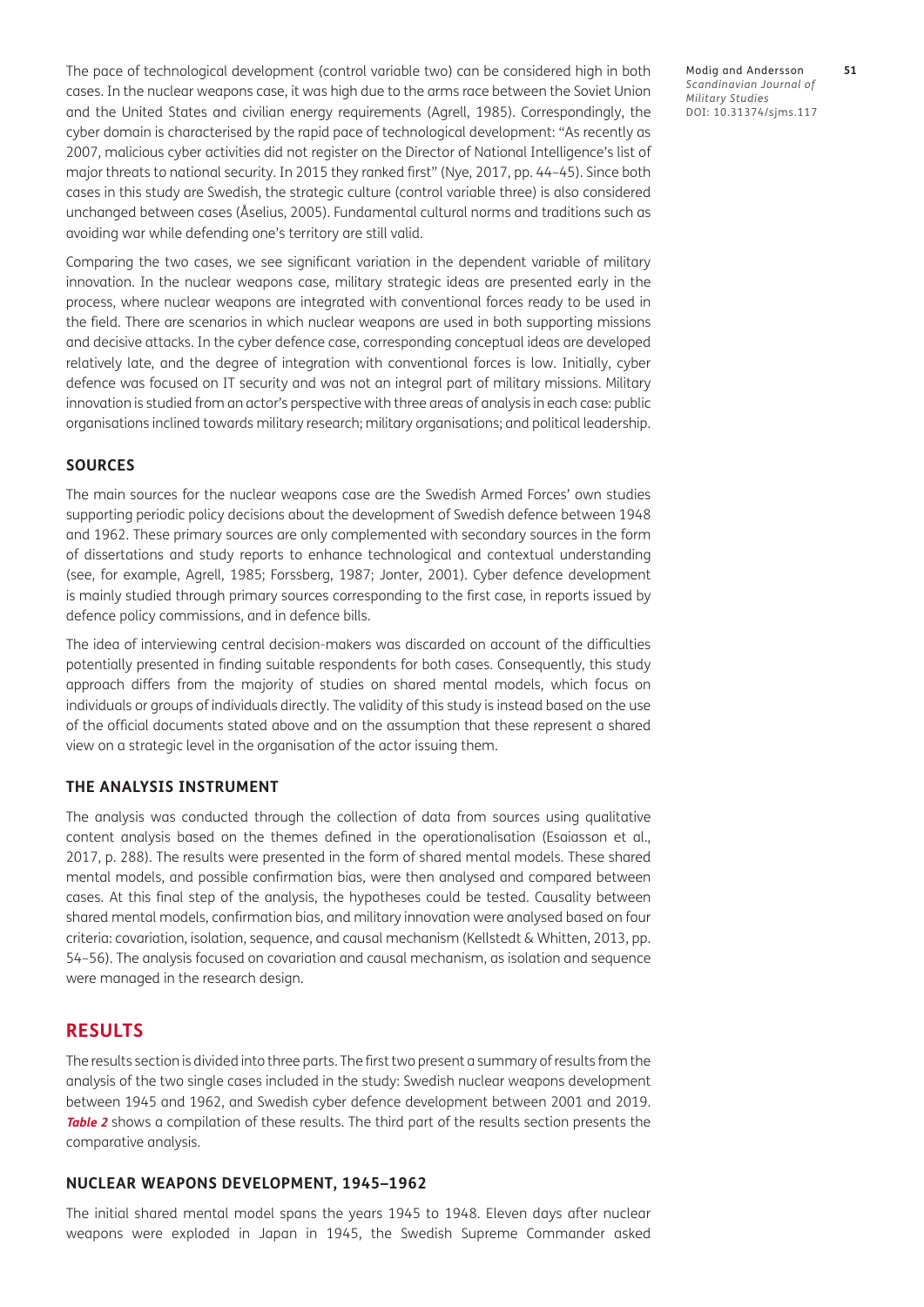|                                | <b>NUCLEAR WEAPONS DEVELOPMENT</b>                                                                            | <b>CYBER DEFENCE DEVELOPMENT</b>                                                       |
|--------------------------------|---------------------------------------------------------------------------------------------------------------|----------------------------------------------------------------------------------------|
| Initial shared<br>mental model | - a suitable military means                                                                                   | - military IT security                                                                 |
| Contextual<br>change           | - increased tension<br>- nuclear weapons in vicinity of Sweden                                                | - militarily integrated cyberattacks                                                   |
|                                | - technological possibility                                                                                   | - cyber threats related to crime<br>- national research focused on information warfare |
| mental model                   | Developed shared - a necessary military means                                                                 | - societal IT security                                                                 |
| Contextual<br>change           | - increased number of tactical nuclear<br>weapons                                                             | - intense development<br>- Sweden exposed to direct effects                            |
|                                | - Swedish Armed Forces driving innovation - a national cyber security strategy<br>- reduced political support |                                                                                        |
| Military innovation            | - integrated to avert attack                                                                                  | - cyber defence in depth                                                               |

Modig and Andersson **52** *Scandinavian Journal of Military Studies* DOI: 10.31374/sjms.117

<span id="page-7-0"></span>**Table 2** Shows a compilation of results from the analysis of the Swedish nuclear weapons development, and of Swedish cyber defence development, respectively. The first column shows variables in accordance with the single case analysis approach.

Försvarets forskningsanstalt (FOA), the Swedish defence research agency of the time, to report their knowledge of the new weapon ([Jonter, 2001, pp. 21–22](#page-15-13)). From that point, FOA invested considerable resources in research on the subject. The analysis shows that FOA then considered the construction and performance of Swedish nuclear weapons a main research objective ([Forssberg, 1987,](#page-15-12) pp. 15–16). The Swedish Armed Forces perceived nuclear weapons technology to be primarily relevant to defensive operations in an armed conflict but unlikely to revolutionise warfare [\(Jonter, 2001, p. 21](#page-15-13); [Jung, 1947, pp. 75, 102](#page-16-10)). While political leadership does not seem to have actively driven development, it certainly did not oppose it ([Forssberg 1987, pp. 14–28\)](#page-15-12). Thus, on a collective level, while our actor of interest perceived nuclear weapons technology to be militarily relevant, it was uncertain about its proper use. In **[Table 2](#page-7-0)**, the initial shared mental model is therefore summarised as a "suitable military means."

#### **Contextual Change, 1949–1954**

A series of events between 1949 and 1954 may be held to characterise contextual change induced by the external environment. In 1949, the Soviet Union conducted its first plutonium-based nuclear weapons test; the United States proposed to Norway and Denmark that it might base its fighter aircraft in their territories. The Soviet Union then invested significantly in naval forces in the Baltic Sea, and the relations between the Soviet Union and Sweden deteriorated –not least due to the crisis known as the Catalina affair ([Agrell, 1985, pp. 48–54](#page-14-4)).

While FOA's research focused on the development of tactical nuclear weapons, no active measures seem to have been taken by either the Swedish Armed Forces or the political leadership to acquire them [\(Jonter, 2001, pp. 29–34\)](#page-15-13). Hence, the contextual change following the initial shared mental model has been described as "increased tension," the presence of "nuclear weapons in the vicinity of Sweden," and the notion that Swedish nuclear weapons development was a "technological possibility" (**[Table 2](#page-7-0)**).

#### **Developed Shared Mental Model, 1954–1957**

The analysis from the period shows that, at a collective level, the actor found the technology militarily relevant to a greater degree than it had previously. Military nuclear weapons research continued at a high pace and a nuclear test detonation was planned for 1964 [\(Forssberg, 1987,](#page-15-12)  [pp. 19–22;](#page-15-12) [Jonter, 2001, pp. 37–38\)](#page-15-13). Both civilian and military research focused on producing plutonium. The Supreme Commander at the time painted a gloomy military strategic situation [\(Swedish Armed Forces, 1954, p. 267\)](#page-16-14) and argued that the most cost-effective option available to the Swedish Armed Forces was to acquire their own nuclear weapons systems to defend against an invasion [\(Swedish Armed Forces, 1957, pp. 279–284, 296](#page-16-15)). The government decided to increase funding and allow the import of plutonium for research purposes [\(Forssberg, 1987,](#page-15-12)  [pp. 18–23\)](#page-15-12). In summary, the shared mental model developed reflects a view that nuclear weapons technology was a "necessary military means" (**[Table 2](#page-7-0)**).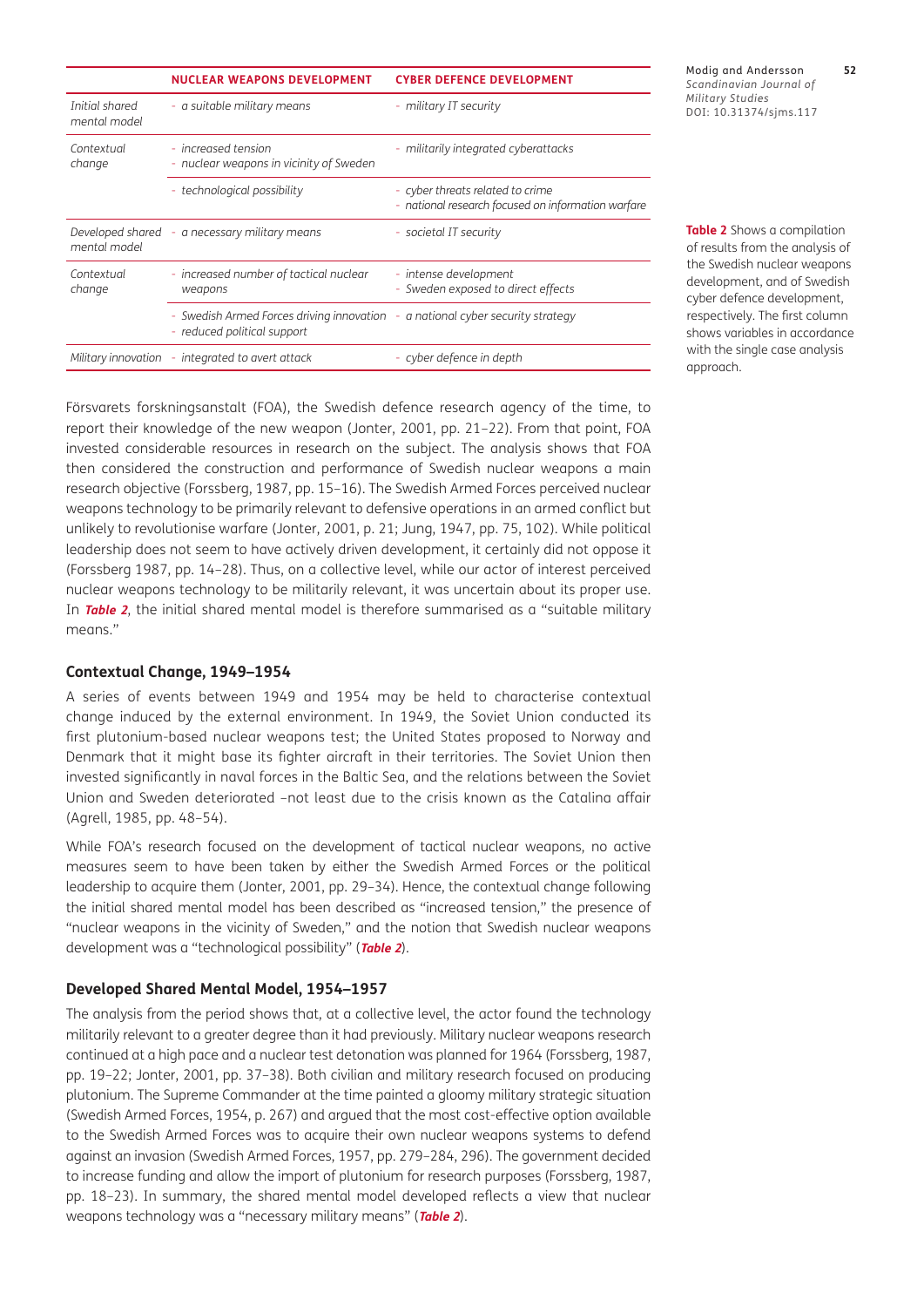#### **Contextual Change, 1958–1962**

Nuclear weapons played an increasingly important role in the struggle between the superpowers in the period. At the turn of the decade, the Soviet Union had multiple nuclear carrying platforms [\(Agrell, 1985, pp. 49–50](#page-14-4)). In Europe, tactical nuclear weapons were deployed by NATO, and the mandate to use them was delegated to higher military commanders ([Agrell, 1985, p- 50–51](#page-14-4); [DeGroot, 2004, p. 60\)](#page-15-14). In Sweden, parliament postponed a decision on nuclear weapons. FOA and the Swedish Armed Forces continued to support a nuclear weapons programme, and both organisations requested increased funds for continued research into the construction of weapons [\(Agrell, 1985, pp. 316–320](#page-14-4); [Forssberg, 1987, pp. 38–40;](#page-15-12) [Jonter 2001, p. 52\)](#page-15-13). The 1958 defence development bill focused on defensive measures but also allowed continued research into nuclear weapons design [\(Agrell, 1985, pp. 312–313](#page-14-4); [Forssberg, 1987, p. 57;](#page-15-12) [Jonter, 2001,](#page-15-13)  p. [47](#page-15-13)). Therefore, contextual changes in the period have been described as an "increase in the number of nuclear weapons in the vicinity of Sweden," the "Swedish Armed Forces were now driving the innovation process, and reduced political support" (**[Table 2](#page-7-0)**).

#### **Military Innovation, 1962**

Three conceptual ideas representing the resulting military innovation were identified in a report from the Supreme Commander ([Swedish Armed Forces, 1962\)](#page-16-11). First, nuclear weapons were seen to have operational use. They were meant to be used in national defence, for targeting concentrations of landing vessels or military units, etc. Second, nuclear and conventional weapons were seen to be synergistic. In the event of an invasion, nuclear weapons were thought to create a dilemma. Facing the threat of nuclear weapons, attacking forces were likely to spread and hence become targets for conventional weapon systems. Third, nuclear weapons were thought to be decisive. If the invasion were to be conducted using dispersed forces, Swedish conventional forces were to coerce the invading forces to concentrate and hence create a favourable situation for the use of nuclear weapons. Nuclear weapons had thus become part of joint military doctrine and conceptually integrated with conventional weapons in Swedish military strategy. In **[Table 2](#page-7-0)**, the final shared mental model of nuclear weapons technology, military innovation, is summarised as "integrated to avert attack."

#### **CYBER DEFENCE DEVELOPMENT, 2001–2019**

The initial shared mental model covers the years 2001 to 2004. In 2001, the Swedish Defence Research Agency, FOI, presented their vision of how weapons based on information technology could be used in the future ([Grennert & Tham, 2001, p. 3](#page-15-15)). IT attacks would be directed at critical infrastructure, and cyber capabilities were therefore thought to produce strategic rather than military effects ([Karresand et al., 2004,](#page-16-16) pp. 19–20). Defence against information warfare was acknowledged to be a fundamentally new strategic element. Cyber-related activities were mainly seen as part of information operations *supporting* military operations ([Swedish Armed](#page-16-9)  [Forces, 2001, pp. 24, 46, 54\)](#page-16-9).

The Government of Sweden depicted a period of low tension but with increased societal vulnerability because of the nature of the technological infrastructure ([GoS, 2004, pp. 14–18](#page-15-16)). The Swedish Armed Forces were requested to increase their capability to counter information operations along two paths. First, to acquire the necessary materiel to develop an operational IT defence capability. This was to be used expressly in defence of Sweden's own systems, thus contributing to society's total resilience. Second, Swedish Armed Forces were requested to increase their knowledge in the conduct of offensive information operations (GoS, 2004, p. 75).

The initial shared mental model reflects a view of cyber technology as only relevant for the protection of IT systems and has hence been labelled "military IT security" (**[Table 2](#page-7-0)**).

#### **Contextual Change, 2005–2008**

The first three major internationally acknowledged cyber-attacks were conducted in this period. In 2007, events in Estonia led to allegations of state-supported Russian cyber-attacks on Estonian infrastructure ([Herzog, 2011](#page-15-17)). In the same year, Israel conducted offensive air operations on a presumed Syrian nuclear facility [\(McGraw, 2013](#page-16-17)). Syrian air defences were deactivated in a parallel cyber-attack [\(Brantly, 2014](#page-14-6)). Then, in 2008, Georgia was exposed Modig and Andersson **53** *Scandinavian Journal of Military Studies* DOI: 10.31374/sjms.117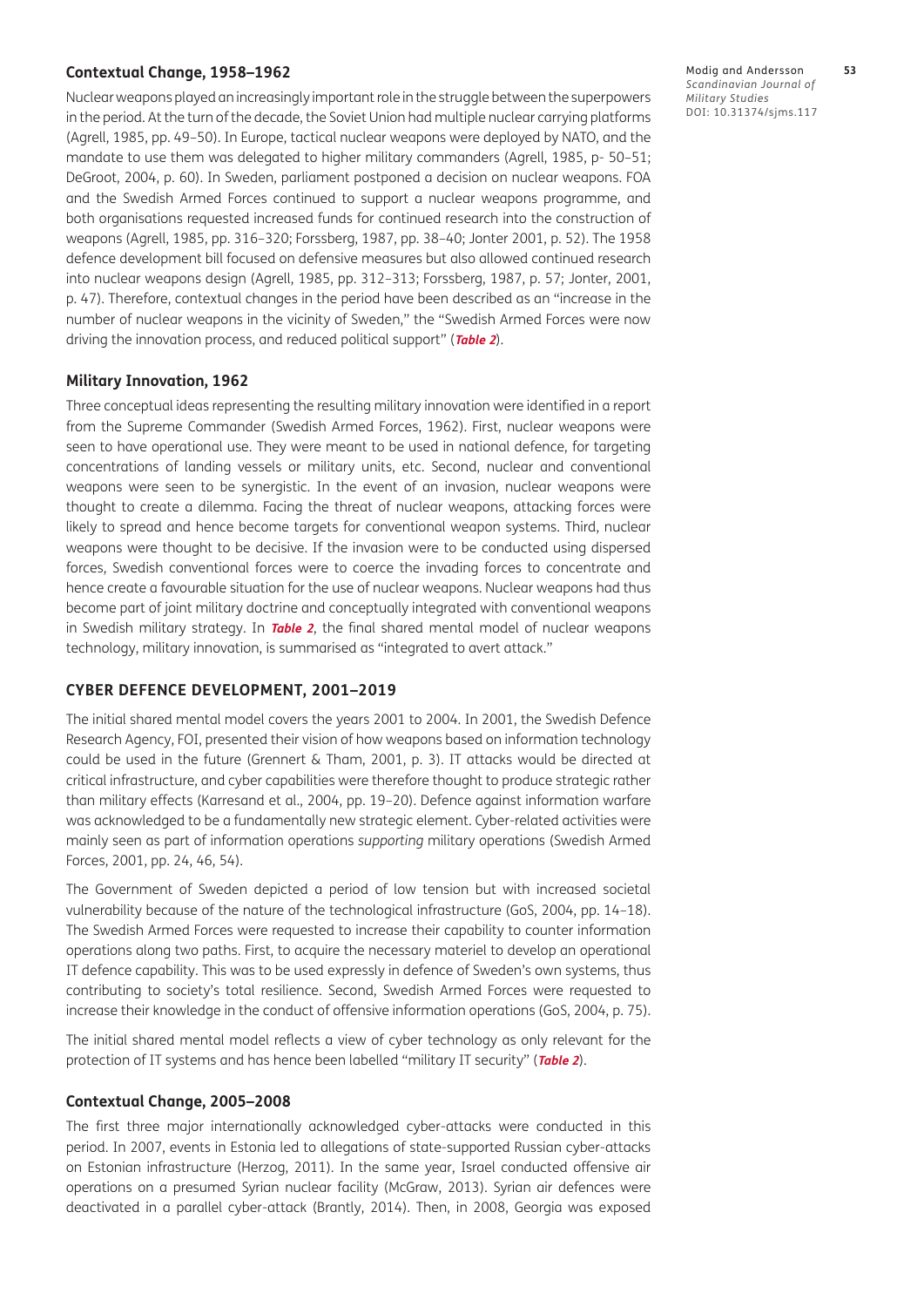to successive cyber-attacks coinciding with Russian troop movements in South Ossetia [\(Kastenberg, 2009\)](#page-16-18). All three events can be considered examples of cyber-capability integrated into joint operations.

In Sweden, FOI issued reports in line with the 2004 policy on defence development. The aim was to increase knowledge of cyber actors and the development of theory and methods of information warfare. There seemed to be no focus on cyber warfare (Heickerö, 2006; Heickerö, 2008).

Consequently, the contextual change following the initial shared mental model can be summarised as: state-supported and "militarily integrated cyber-attacks," international "cyber threats related to crime" rather than to national security, and "national research focused on information warfare" (**[Table 2](#page-7-0)**).

#### **Developed Shared Mental Model, 2009–2013**

During this period, FOI reports related to cyber warfare reflect an insight that both official agencies and private actors carry out cyber-attacks and that it is genuinely difficult to determine which actor sponsors them (Heickerö, 2010). For the first time, the Swedish Armed Forces [\(2013](#page-16-19)) now clearly emphasised the cyber domain and cyber capability in their study reports, arguing that Sweden should develop an offensive cyber capability. Cyber was still mainly seen, however, as being linked to information operations, and cyber security was put forward as the concept defining Swedish cyber security strategy.

At the political level, there was a new national policy decision in 2009 about defence development (GoS, [2009\)](#page-15-18). However, the word "cyber" does not occur in the proposition. Ambitions were lowered in terms of cyber-related development. Since Sweden was no longer to pursue the development of a network-based defence, there was no change in direction regarding the development of a cyber capability.

To conclude, the actor studied seems to have perceived an increase in the military relevance of cyber technology but related it to the defence of information infrastructure and IT systems in society. The shared mental model developed can therefore be summarised as *"*societal IT security" (**[Table 2](#page-7-0)**).

It should also be noted that during this period, the cyber-attack of 2010 known as Stuxnet, targeting the Iranian nuclear technology programme, took place. For the first time, a cyberattack caused physical damage to an adversary's strategic resources. A centrifuge for uranium enrichment was destroyed through software-induced wear [\(Farwell & Rohozinski, 2011](#page-15-19)).

#### **Contextual Change, 2014–2018**

As the number of sophisticated cyber-attacks both by state-supported actors and others increased significantly in the period of 2014 to 2018 [\(Nye, 2017, p. 44\)](#page-16-12), many states adopted their own cyber security strategies ([Luiijf et al., 2013\)](#page-16-20). Sweden is assessed to have been exposed to state-supported attacks from China, Russia, and possibly other states, supporting industrial espionage [\(Svensson et al., 2019, pp. 12–14, 36\)](#page-16-21). In Sweden, FOI developed concepts for civil defence, all of which included cyber operations (FOI, [2014;](#page-15-20) [FOI, 2018](#page-15-21)). The Swedish Armed Forces and the Swedish Civil Contingencies Agency MSB presented a common view of the development of total defence in 2016, including a request to strengthen Sweden's capability to identify and counter cyber-attacks [\(Swedish Armed Forces and MSB,](#page-16-22)  [2016](#page-16-22)). The following year, Sweden adopted a new information and cyber security strategy, prioritising the strengthening of military capacity to counter attacks from adversaries in cyberspace ([GoS, 2017b, p. 21\)](#page-15-22). The same year, the defence committee advocated an *active* cyber defence capability to secure functions critical to society [\(GoS, 2017a, pp. 115, 119](#page-15-23)). In sum, the contextual change from this period can be described in three phrases: "intense development"; "Sweden exposed to direct effects"; and the establishment of a "national cyber security strategy" (**[Table 2](#page-7-0)**).

#### **Military Innovation, 2019**

In the strategic doctrine of 2016, the Swedish Armed Forces describe cyber capability in terms of both protection and effect ([Swedish Armed Forces, 2016\)](#page-16-22). In parts, cyber capability is treated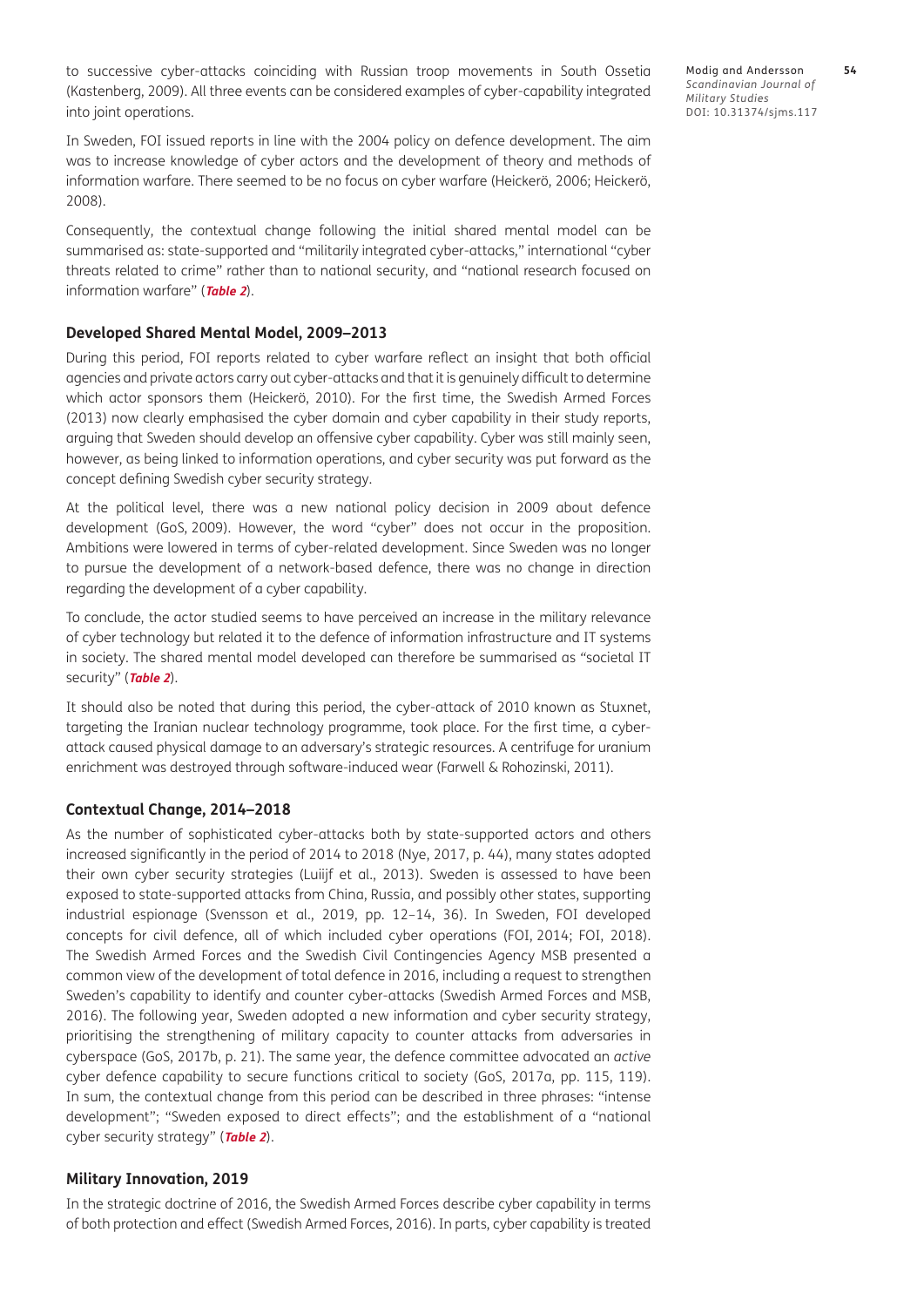equally with other forces ([Swedish Armed Forces, 2016, p. 60](#page-16-22)). The overarching conceptual idea seems to be one of defensive use in total defence contexts ([Swedish Armed Forces, 2016, pp.](#page-16-22)  [29–30\)](#page-16-22). While there is no detailed idea presented on how to integrate cyber capability with other forces, expressions like "active protection," "enabling effects," or "offensive operations against high value non-physical targets" signal offensive ambitions [\(Swedish Armed Forces,](#page-16-22)  [2016, pp. 55–57](#page-16-22)).

In a report issued in 2018, however, the use of cyber capability has become more concrete and more tightly integrated with other forces [\(Swedish Armed Forces, 2018\)](#page-16-23). Cyber capability is described as a prerequisite for conventional military operations ([Swedish Armed Forces, 2018,](#page-16-23)  [pp. 5–29\)](#page-16-23), thereby indicating the integration of cyber capability in a joint military strategy. Three main conceptual ideas appear in the report: to protect Sweden's own military capability and infrastructure by active outreach actions; to affect an attacker's vulnerabilities in depth at an early stage during an attack; and to contribute to cyber security in total defence. The political leadership expresses similar views. In some circumstances, it even seems cyber-attack can be equated to armed conflict [\(GoS, 2019, pp. 252–254](#page-15-10)). The defence committee does not, however, relate cyber capability with other military means to any great extent – something noted by the Swedish Armed Forces, who respond by saying "the function must be an integral element with other forces countering an armed attack" [\(Swedish Armed Forces, 2019, p. 42](#page-16-24)). Given the results, we have chosen to express the resulting military innovation in short as "cyber defence in depth" (**[Table 2](#page-7-0)**).

#### **COMPARATIVE ANALYSIS: FORMING SHARED MENTAL MODELS OF NEW TECHNOLOGY**

The first of four steps in our comparative case study method requires an analysis of the shared mental models formed by our actors of interest during the innovation process. The nuclear weapons case shows that nuclear technology was regarded as militarily relevant from the outset; cyber technology, on the other hand, was regarded as militarily relevant only very late in the process. A reasonable assumption is that in the first case, the technology was introduced, or presented, in a military context, while in the second, it was introduced in a civilian context.

In the nuclear weapons case, the research interest from the Swedish Armed Forces can be described as initially very general. The study indicates instead that it was the defence research agency, FOA, who perceived the technology as militarily relevant at an early stage and that they conducted research into construction more or less out of self-interest, while the political leadership appears to have been almost uninterested. The cyber development case is different. The shared mental models of the actor studied reflects a view that cyber technology is limited to Internet and computer hackers. The only military relevance seen was the need for IT security. Gradually, this need developed to include the IT-security of the society as a whole. In fact, the shared mental model of cyber technology reflects the idea that cyber technology is militarily irrelevant in all respects until 2013/2014 when we can see this understanding change.

It seems that a central difference between the cases is that, over time, nuclear technology is related to achieving military *effect,* while cyber technology is connected with *protection*. Another difference is that nuclear technology was related to the actor's *military* capability needs, while cyber technology was primarily related to *societal* resilience. Consequently, the study indicates that shared mental models of new technology are formed on the basis of which capability the technology is perceived to contribute to, and of which organisation is perceived to have the need.

#### **Shared Mental Models' Effect on Military Innovation Processes**

The second step in the comparative analysis focuses on the effect of contextual changes during the innovation process.

In the nuclear weapons case, the shared mental model reflects military relevance from the outset. This perception is successively strengthened throughout the innovation process, which in turn successively intensifies the pace of the innovation process. Initially implicit ambitions for Swedish nuclear weapons are developed into an explicit military strategy, whereby they are ultimately considered a necessary contribution. In the cyber defence development case,

Modig and Andersson **55** *Scandinavian Journal of Military Studies* DOI: 10.31374/sjms.117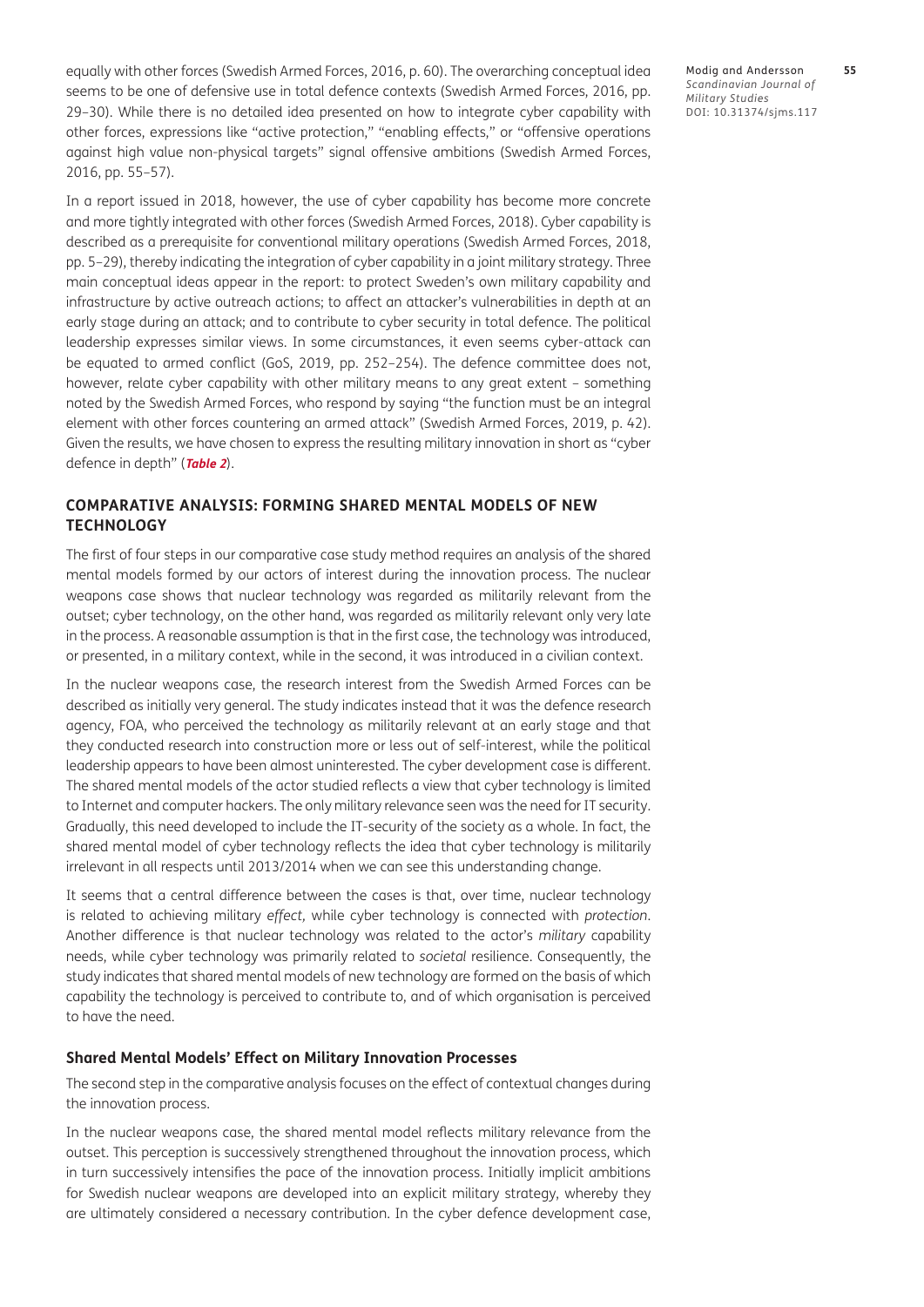it appears that no shared mental model of cyber technology was formed at all. So far, the collectively perceived military relevance relates to IT security. Analysis of the resulting military innovation expresses a current shared mental model, cyber defence in depth, indicating that the actual military innovation process has gathered pace during the recent period of contextual change. Thus, there is reason to believe the shared mental model is still developing and that the perception of cyber technology as militarily relevant is going to be further strengthened. Consequently, the analysis indicates military innovation processes are initiated when the actors' shared mental models of technology express a perception of military relevance.

The innovation processes also differ in another respect. The nuclear weapons case shows diverging views among groups within the actor studied, that is, between technology experts, the military profession, and political leadership. In the cyber defence development case, their views are similar. The former situation led to rapid technological and conceptual development, but things moved more slowly in terms of a physical capability due to political ambivalence and waning public support. In the cyber defence development case, the efforts of the different components within the actor were all aiming in the same direction. The recent acceleration in the pace of development is possibly explained by the view that the technology's militarily relevance is spreading and that this view has become a *shared* mental model.

In sum, the analysis shows that an actor's shared mental model must see a new technology as militarily relevant in order to *initiate* the innovation process and that mental models, especially if they are shared, tend to affect the *pace* and *intensity* of military innovation processes.

#### **The Effect of Confirmation Bias on the Forming of Shared Mental Models**

In the third step, sequential shared mental models are compared in relation to contextual change in order to determine whether confirmation bias has a role in their formation.

In the nuclear weapons case, the contextual change seems to be in agreement with the actor's shared mental model of the technology in question. Hence, confirmation bias cannot be detected at a collective actor level – only at a lower level. It seems the armed forces tended to ignore the challenges posed by the enormous resource requirements of a nuclear weapons programme. They continued to develop concepts comprising integrated nuclear weapons, despite fading political and public support, while continuing to follow political directives and to produce reports supporting political decision-making. We would argue that this is evidence that the Swedish Armed Forces ignored information opposing a concrete nuclear weapons programme. This is, in other words, confirmation bias: the Swedish Armed Forces' shared mental model saw nuclear technology as militarily necessary. In the case of cyber defence development, this effect is more obvious. The shared mental model of cyber technology, primarily related to IT security, appears odd when contrasted with the number of militarily integrated cyber-attacks that occurred during that same period. Thus, in this case, it seems the shared mental model developed was affected by confirmation bias, which resulted in delaying the innovation process.

To conclude, the study shows that confirmation bias has a complex effect on military innovation processes. It tends to strengthen an earlier mental model*,* which counteracts conditions for a shared mental model to form. On the other hand, and paradoxically, confirmation bias can also have the opposite effect. The results indicate that confirmation bias could have a positive effect on the pace and intensity of the innovation process if the model is *shared at a collective actor level*. Thus, confirmation bias in mental models can, in a best-case scenario, contribute to completing military innovations more quickly than an opponent. However, in a worst-case scenario, confirmation bias can induce a military strategic risk by inhibiting or slowing down the innovation process.

#### **Hypotheses Testing**

We find that our first hypothesis – "military innovation processes are initiated if new technology is perceived to be militarily relevant" – to be strengthened. In the nuclear weapons case, the results show initiation happened only days after the nuclear detonations in Japan. In the cyber defence development case, initiation is not easily identified. By using shared mental models as our explanatory model, we can see that it is not the technology itself but the shared mental Modig and Andersson **56** *Scandinavian Journal of Military Studies* DOI: 10.31374/sjms.117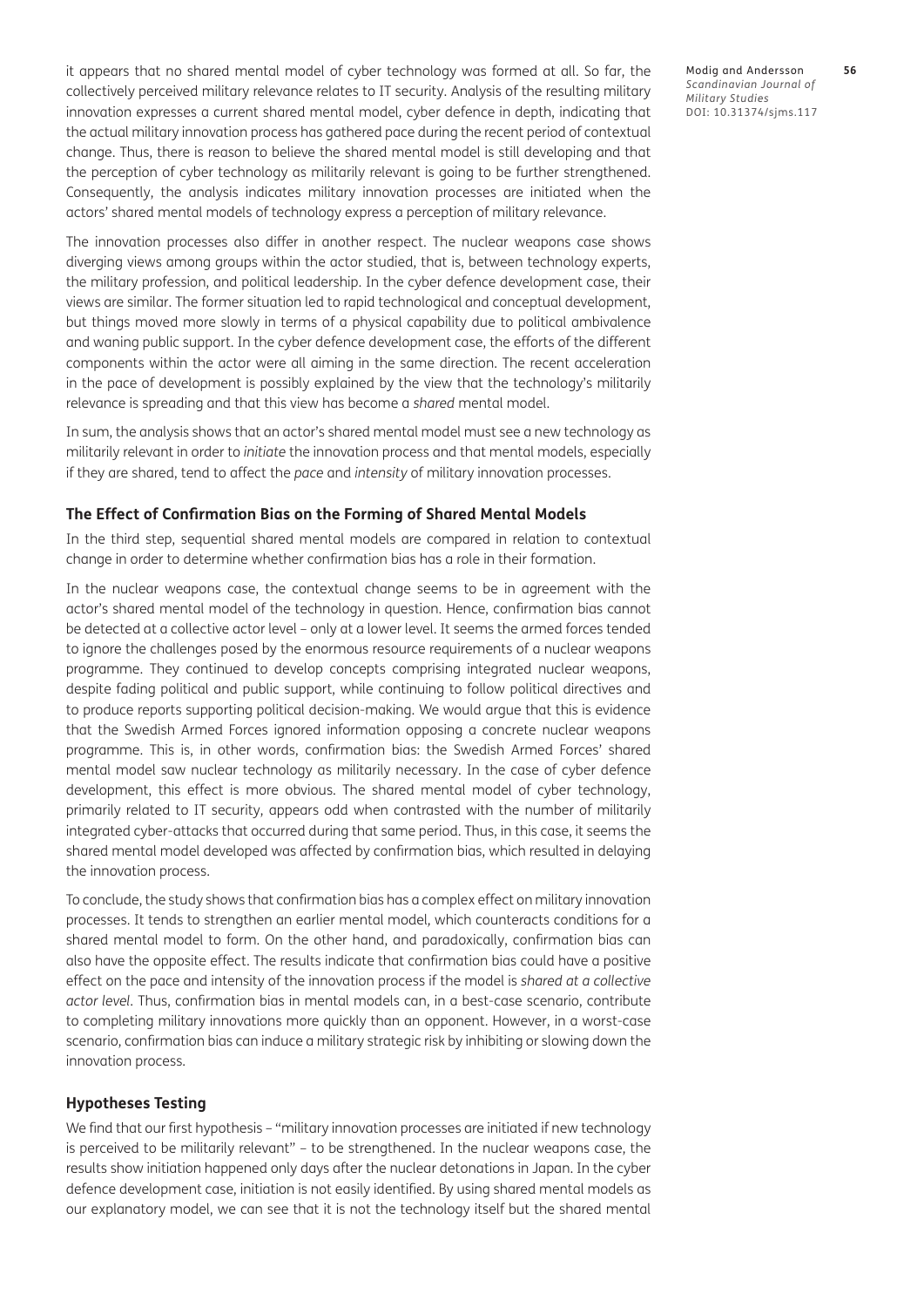model of the technology as militarily relevant that triggers the military innovation process. In the cyber defence development case, the forming of a shared mental model of the technology as militarily relevant may have been delayed; but once it was formed, however, innovation started to gain pace. These results highlight the importance of studying and understanding the military potential in new technology in order for military innovation to take place.

The second hypothesis, however *–* "an actor's shared mental model of new technology as militarily relevant affects military innovation processes to a greater degree than contextual changes" *–* cannot unambiguously be dismissed or strengthened. In the nuclear weapons case, contextual change complies with the shared mental model, and in the cyber defence development case, contextual changes, related to the military relevance of the technology, coincide with Russia's annexation of Crimea.

## **DISCUSSION**

In this study, we have examined military innovation processes from the perspectives of shared mental models and confirmation, using a comparative case study approach. The aim was to gain a better understanding of why actors implement new technology for military purposes differently despite their similar strategic cultures. We claim the results indicate that a difference in shared mental models is the better explanation; similar strategic cultures do not necessarily mean that actors cognitively create similar shared mental models of new technology. On a more detailed level, findings can be consolidated as three conclusions:

- **1.** Military innovation processes tend to be initiated if and when the actor's shared mental model of new technology reflects military relevance.
- **2.** The forming of shared mental models can both contribute to and counteract military innovation processes.
- **3.** Military innovation processes likely benefit from mental models being challenged and from diverging mental models being made visible.

In what follows, the validity of these findings is first discussed in relation to earlier research. The findings are then elaborated upon in a capability development context.

As we have seen, some strands of research see military innovation to be explicable through a consideration of either the active party in the process, or of a meeting between distinct cultures. In the nuclear weapons case, for example, it seems that the military complex is the active part, in line with the arguments made by Rosen [\(1991\)](#page-16-0). But this is not as clear in the cyber defence development case. One could also argue that different mental models are partly similar to the separate cultures theory and that shared mental models are similar to the "consensus cultures" framed by Kier [\(2017\)](#page-16-3) or to Jensen's [\(2018\)](#page-15-24) "new theory of victory." Nevertheless, there is a difference. They approach the phenomena from an organisation-sociological perspective rather than a cognitive-psychological perspective.

It is more difficult to disregard the explanation offered by Farrell and Terriff [\(2002](#page-15-5)) that military innovation arises from strategic shock or a sudden change in the strategic environment. There were external shocks in both cases studied (the bombs dropped on Japan and extensive cyberattacks, respectively). Where Farrell and Terriff ([2002](#page-15-5)) argue that shock induces a fear which in turn drives innovation, however, this study finds innovation to follow the attainment of insight into the potential of a new technology. There is a difference in nuance, suggesting both perspectives contribute to increased knowledge.

Others, among them Adamsky [\(2010\)](#page-14-1) and Lee [\(2019](#page-16-4)), claim that strategic culture, rather, provides the best explanation. While we agree in principle, following earlier research, we assume that shared mental models of new technology provide a more accurate explanation of military innovation than strategic culture alone. Studies of risk management (Bessette et al., 2017) and learning organisations (Bahar Acı et al., 2016) support a notion of shared mental models as a more tangible expression of an actor's strategic culture. We claim that the results of this study support this assumption and corroborate earlier research. While the collective actors in the two cases studied are very similar in terms of strategic culture, the military innovation processes differ significantly in their intensity and in the resulting perception of new technology. Hence, the study highlights a difference between strategic culture and shared mental models and Modig and Andersson **57** *Scandinavian Journal of Military Studies* DOI: 10.31374/sjms.117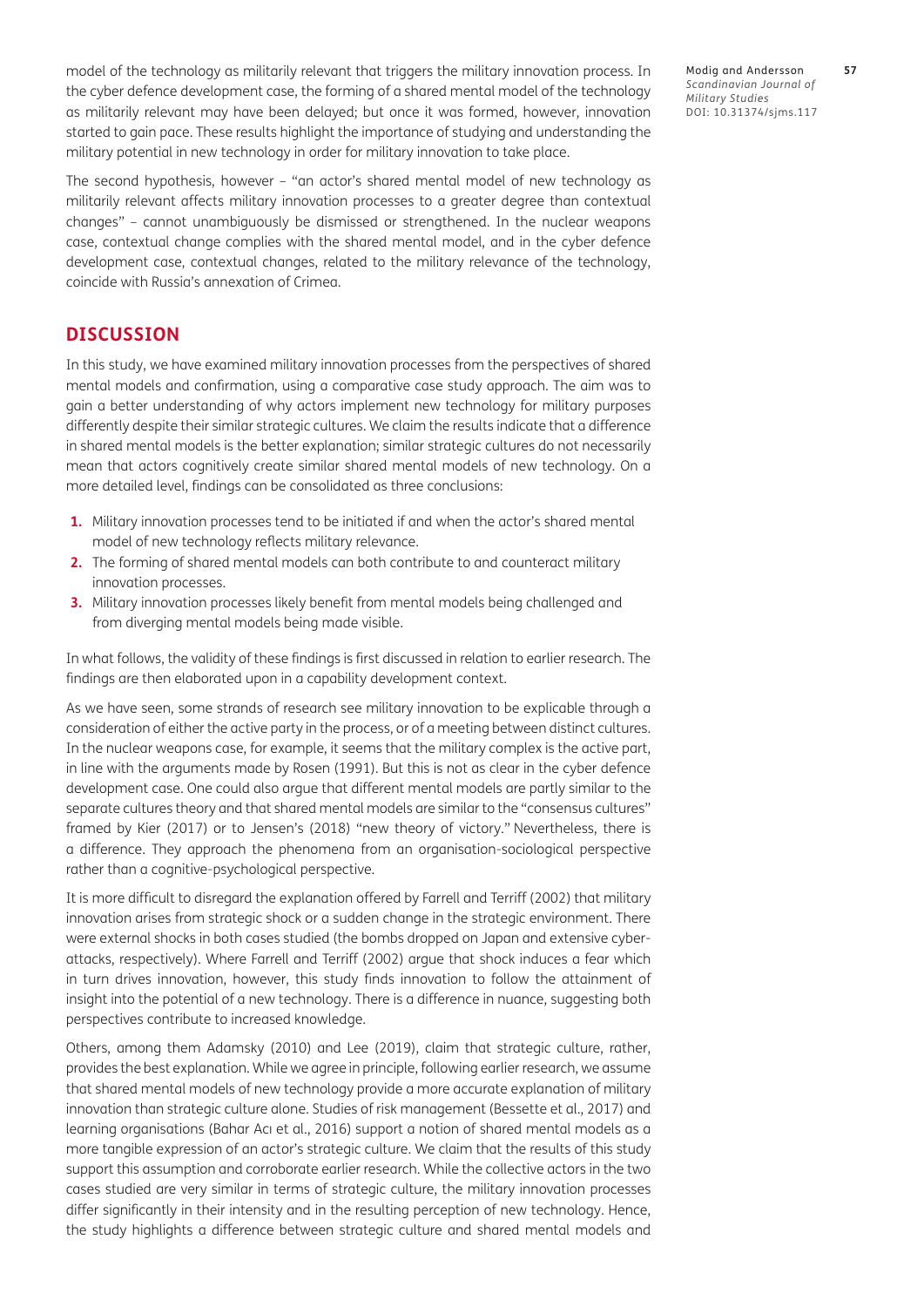suggests that a cognitive-psychological perspective on military innovation can provide new insights into its dynamics.

If we put the three conclusions about mental models above into a capability development context, we argue that, with further work, they can be operationalised into recommendations. The overarching idea, presented in the introduction, is that the actor who is able to exploit military innovation the quickest has the advantage of greater room for manoeuvre.

The first finding highlights the need to identify the potential military relevance of the new technology and to make it visible to decision-making groups. Until this happens, military innovation is unlikely to gain pace. Consequently, there is a need for further studies into how to formulate and effectively convey assessments in technology forecasts to decision-makers in the military capability development process. Undoubtedly, there is a range of issues in the process involving aspects of human communication, including mechanisms and the different roles and interests of recipients. Thus, a logical next step for the research project would be to explore how best to benefit from knowledge on processes favourable for increasing sharedness in mental models. Although we believe that our rather coarse operationalisation was sufficient to make an effect probable, we suspect that this continued study will require a more rigorous treatment of shared mental models specific to the technology forecast context.

The second finding above underlines the dangers of either over or underestimating uncertainties in assessments of new technology. If a technology, later shown to have disruptive potential, is wrongly assessed to have no military relevance at an early stage, confirmation bias will preserve this shared mental model, and necessary military innovation will be delayed. On the other hand, if it is wrongly assessed to have potential, there is a great risk of wasting resources. Consequently, there is obviously a need both to communicate assessments and to effectively communicate uncertainties – and of course, to continuously work on reducing them.

Finally, and from the viewpoint of this study, the third finding implies it is good practice to diversify study groups and to make differences in mental models visible. Technological experts and military and political leaders, we find, can be made aware of the effects of mental models and confirmation bias, which will allow them to take part in innovation processes with a healthy level of self-criticism. However, self-critical reasoning should also be stimulated. Understanding from earlier research that confirmation bias can be counteracted if challenged with diverging ideas, three recommendations easily come to mind: first, stimulate innovation endeavours in cooperation with civilian companies and universities (we have highlighted that contemporary technology developments are driven by commercial actors and, like security political actors, they are also exposed to a competitive environment); second, conduct experimental exercises in joint settings to increase the probability of representatives of different mental models meeting: third, ensure that younger professionals from within the collective actor are invited to play an active role in the innovation process. With the high tempo of commercially driven technological development today, it is the authors' experience that younger people have different mental models of the use of technology to those of senior decision-makers.

## **CONCLUSIONS**

The cognitive-psychological approach used in this study contributes to the understanding of military innovation processes. The broadly accepted explanation based on differences in strategic culture is further developed. The results show that looking to shared mental models of new technology resolves questions of military innovation more accurately than a simple consideration of strategic culture.

Three conclusions were drawn from a comparative case study of Swedish nuclear weapons development through the 1950s and 1960s and the Swedish cyber defence development that has taken place during the last two decades:

- Military innovation processes are only initiated if and when new technology appears militarily relevant to an actor; thus, the ability to correctly assess and understand the military relevance of technology is crucial to timely capability development.
- The forming of shared mental models can both contribute to and counteract military innovation processes; hence, decision-makers in the capability development process need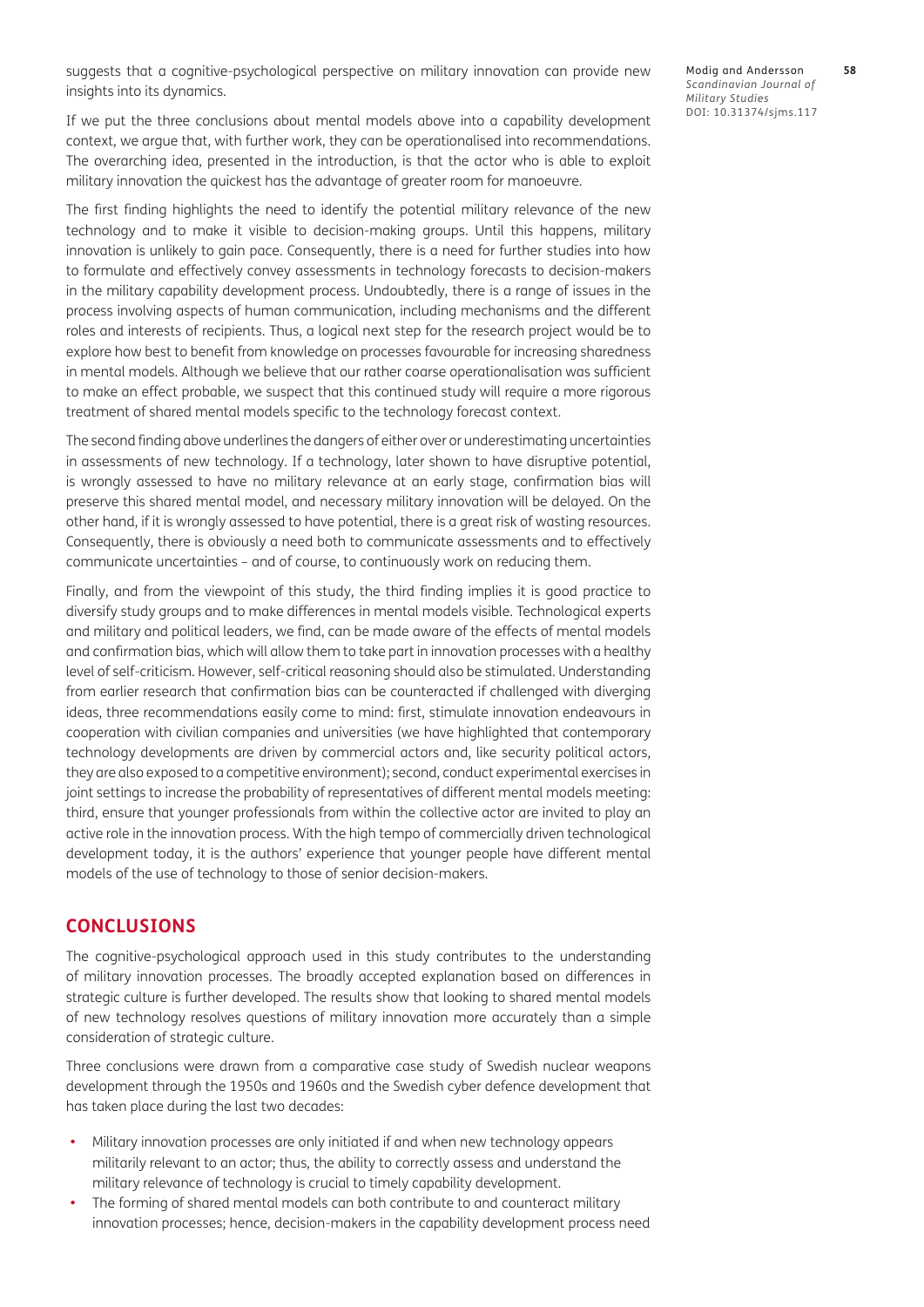to be aware that cognitive-psychological phenomena, such as mental models, can be shared and that confirmation bias affects actors at a collective level.

**•**  Military innovation processes likely gain from mental models being challenged and from diverging mental models being made observable; consequently, the results support research from other perspectives and the idea that it is good practice to diversify and welcome different views on the use of new technology for effective capability development.

More studies are needed to take further advantage of knowledge in the field. This study highlights a need for the exploration of processes favourable for the augmentation of sharedness in mental models of the use of technology in capability development decision-making teams. One aim is to more effectively further military innovation by contributing to the preliminary guidelines on how technology assessments should be performed and communicated.

## **ACKNOWLEDGEMENTS**

This paper was developed, based on the master's thesis, *Militär innovation som resultat av aktörers mentala modeller av ny teknologi* (in Swedish). The authors are very grateful to Mr Stephen Henly for proofreading the manuscript. The research was partly funded by Swedish Armed Forces R&D.

## **COMPETING INTERESTS**

The authors have no competing interests to declare.

## **AUTHOR CONTRIBUTIONS**

Ola Modig did the conceptualization, research design, validation, formal analysis, investigation, and the writing of the original report. Kent Andersson wrote the journal manuscript, provided scientific supervision, and did the project administration.

## <span id="page-14-0"></span>**AUTHOR AFFILIATIONS**

**Ola Modig** Swedish Armed Forces, SE **Kent Andersson** *[orcid.org/0000-0001-6104-5788](https://orcid.org/0000-0001-6104-5788)* Swedish Defence University, SE

## **REFERENCES**

- <span id="page-14-1"></span>**Adamsky, D.** (2010). *The Culture of Military Innovation: The Impact of Cultural Factors on the Revolution in Military Affairs in Russia, the US, and Israel*. Stanford, US: Stanford University Press. DOI: *[https://doi.](https://doi.org/10.1515/9780804773805) [org/10.1515/9780804773805](https://doi.org/10.1515/9780804773805)*
- <span id="page-14-4"></span>**Agrell, W.** (1985). *Alliansfrihet och atombomber* (1:1 ed.). Stockholm, Sweden: Liber Publishing.
- <span id="page-14-2"></span>**Ångström, J.,** & **Honig, J.** (2012). Regaining Strategy: Small Powers, Strategic Culture, and Escalation in Afghanistan. *Journal of Strategic Studies, 35*(5), 663–687. DOI: *[https://doi.org/10.1080/01402390.20](https://doi.org/10.1080/01402390.2012.706969) [12.706969](https://doi.org/10.1080/01402390.2012.706969)*
- <span id="page-14-5"></span>**Åselius, G.** (2005). Swedish Strategic Culture after 1945. *Cooperation and Conflict, 40*(1), 25–44. DOI: *<https://doi.org/10.1177/0010836705049732>*
- **Bahar A**ş**cı, H., Zehra Tan, F.,** & **Altınta**ş**, F.** (2016). A Strategic Approach For Learning Organizations: Mental Models. *Procedia - Social and Behavioral Sciences*, *235*, 2–11. DOI: *[https://doi.org/10.1016/j.](https://doi.org/10.1016/j.sbspro.2016.11.002) [sbspro.2016.11.002](https://doi.org/10.1016/j.sbspro.2016.11.002)*
- <span id="page-14-3"></span>**Berman, L.** (2012). Capturing Contemporary Innovation: Studying IDF Innovation against Hamas and Hizballah. *Journal of Strategic Studies, 35*(1), 121–147. DOI: *[https://doi.org/10.1080/01402390.2011.](https://doi.org/10.1080/01402390.2011.608933) [608933](https://doi.org/10.1080/01402390.2011.608933)*
- **Bessette, D., Mayer, L., Cwik, B., Vezér, M., Keller, K., Lempert, R.,** & **Tuana, N.** (2017). Building a Values-Informed Mental Model for New Orleans Climate Risk Management. *Risk Analysis, 37*(10), 1993–2004. DOI: *<https://doi.org/10.1111/risa.12743>*
- <span id="page-14-6"></span>**Brantly, A. F.** (2014). Cyber Actions by State Actors: Motivation and utility*. International Journal of Intelligence and CounterIntelligence, 27*(3), 465–484. DOI: *[https://doi.org/10.1080/08850607.2014.9](https://doi.org/10.1080/08850607.2014.900291) [00291](https://doi.org/10.1080/08850607.2014.900291)*

Modig and Andersson **59** *Scandinavian Journal of Military Studies* DOI: 10.31374/sjms.117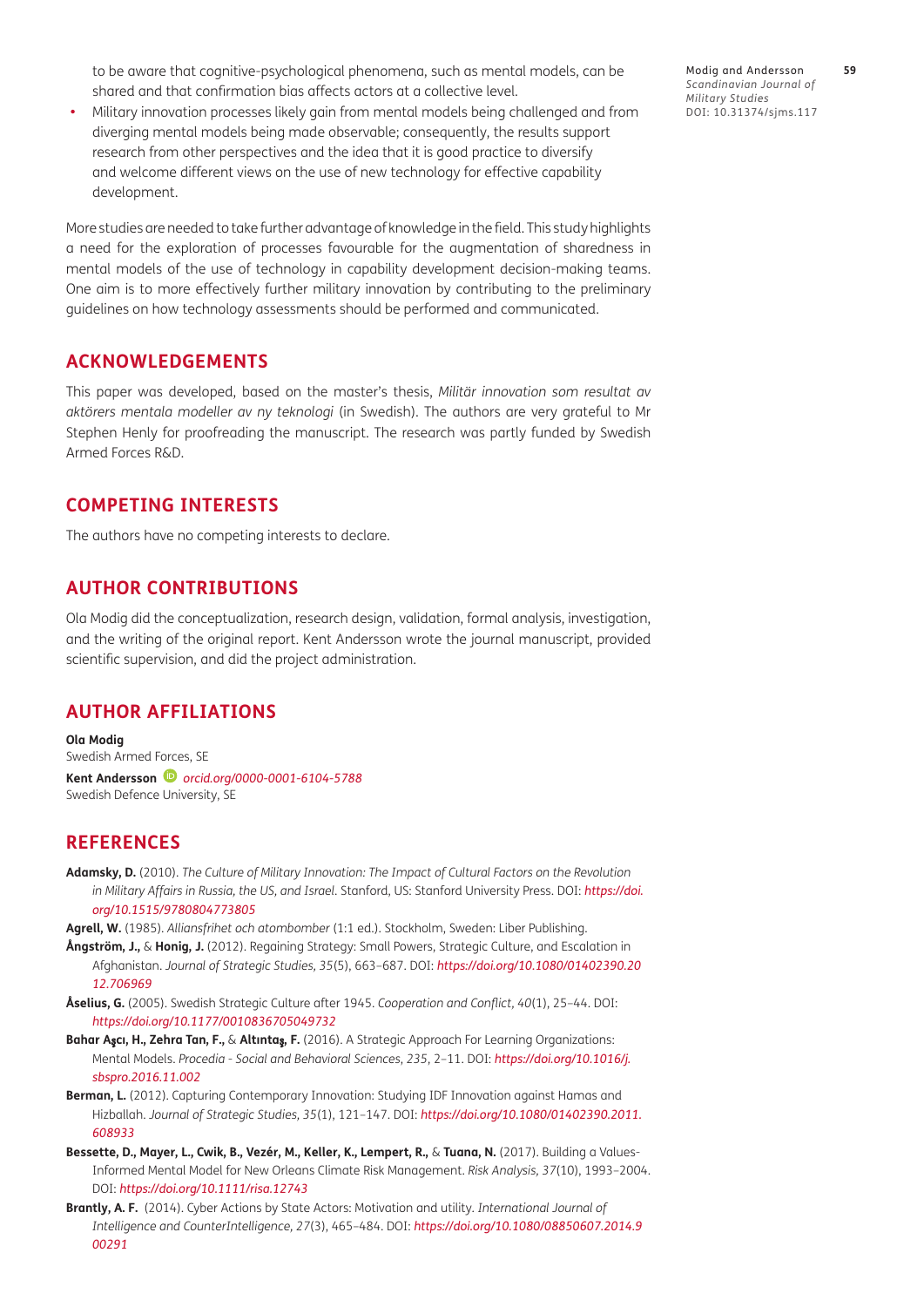- <span id="page-15-9"></span>**Carter, C., Kaufmann, L.,** & **Michel, A.** (2007). Behavioral supply management: a taxonomy of judgement and decision-making biases. *International Journal of Physical Distribution & Logistics Management, 37*(8), 631–669. DOI: *<https://doi.org/10.1108/09600030710825694>*
- <span id="page-15-14"></span>**DeGroot, G.** (2004). The bomb, a life. *The RUSI Journal, 149*(3), 58–63. DOI: *[https://doi.](https://doi.org/10.1080/03071840408522950) [org/10.1080/03071840408522950](https://doi.org/10.1080/03071840408522950)*
- **Esaiasson, P., Gilljam, M., Oscarsson,, H., Towns, A.,** & **Wängnerud, L.** (2017). *Metodpraktikan* (5th ed.). Stockholm, Sweden: Wolters Kluwer Sverige AB.
- <span id="page-15-5"></span>**Farrell, T.,** & **Terriff, T.** (2002). *The Sources of Military Change: Culture, Politics, Technology*. Boulder, Colorado: Lynne Rienner Publishers.
- <span id="page-15-19"></span>**Farwell, J.,** & **Rohozinski, R.** (2011). Stuxnet and the Future of Cyber War. *Survival, 53*(1), 23–40. DOI: *<https://doi.org/10.1080/00396338.2011.555586>*
- <span id="page-15-2"></span>**Finkel, M.** (2011). *On Flexibility - Recovery from Technological and Doctrinal Surprise on the Battlefield*. Stanford, California: Stanford University Press. DOI: *<https://doi.org/10.1515/9780804777155>*
- <span id="page-15-20"></span>**FOI.** (2014). *Hotbildsunderlag i utvecklingen av civilt försvar*. Stockholm, Sweden: Totalförsvarets forskningsinstitut – FOI.
- <span id="page-15-21"></span>**FOI.** (2018). *Typfall 5: Utdragen och eskalerande gråzonsproblematik*. Stockholm, Sweden: Totalförsvarets forskningsinstitut – FOI [the Swedish Defence Research Agency].
- <span id="page-15-12"></span>**Forssberg, O.** (1987). *Svensk kärnvapenforskning 1945–1972*. Stockholm: Regeringskansliets offsetcentral [Office of the Government of Sweden].
- <span id="page-15-7"></span>**Furnham, A.,** & **Boo, H. C.** (2011). A literature review of the anchoring effect. *The Journal of Socio-Economics, 40*(1), 35–42. DOI: *<https://doi.org/10.1016/j.socec.2010.10.008>*
- <span id="page-15-11"></span>**George, A. L.,** & **Bennett, A.** (2005). *Case Studies and Theory Development in the Social Sciences*. Cambridge, Massachusetts: MIT Press.
- **GoS.** (1999). *Europas säkerhet Sveriges försvar*. Stockholm, Sweden: försvarsdepartementet [department of defence].
- <span id="page-15-16"></span>**GoS.** (2004). *Vårt framtida försvar*. Stockholm, Sweden: Regeringen [Government of Sweden].
- <span id="page-15-18"></span>**GoS.** (2009). *Ett användbart försvar*. Stockholm, Sweden: Regeringen [Government of Sweden].
- <span id="page-15-23"></span>**GoS.** (2017a). *Motståndskraft; Inriktningen av totalförsvaret och utformningen av det civila försvaret 2021–2025*. Stockholm, Sweden: Regeringskansliet [Office of the Government of Sweden].
- <span id="page-15-22"></span>**GoS.** (2017b). *Nationell strategi för samhällets informations- och cybersäkerhet*. Stockholm, Sweden: Regeringskansliet [Office of the Government of Sweden].
- <span id="page-15-10"></span>**GoS.** (2019). *Värnkraft - Inriktningen av säkerhetspolitiken och utformningen av det militära försvaret 2021–2025*. Stockholm, Sweden: försvarsdepartementet [department of defence].
- <span id="page-15-4"></span>**Gray, C. S.** (1999). Strategic Culture as Context: the First Generation of Theory Strikes Back. *Review of International Studies, 25*(1), 49–69. DOI: *<https://doi.org/10.1017/S0260210599000492>*
- <span id="page-15-15"></span>**Grennert, J.,** & **Tham, M.** (2001). *Att påverka konflikter med IT-vapen; Icke-statliga aktörers möjligheter till inverkan på konfliktförlopp*. Stockholm, Sweden: Totalförsvarets forskningsinstitut – FOI [the Swedish Defence Research Agency].
- <span id="page-15-0"></span>**Griffin, S.** (2017). Military Innovation Studies: Multidisciplinary or Lacking Discipline? *Journal of Strategic Studies, 40*(1–2), 196-224. DOI: *<https://doi.org/10.1080/01402390.2016.1196358>*
- <span id="page-15-1"></span>**Grissom, A.** (2006). The future of military innovation studies. *Journal of Strategic Studies, 29*(5), 905–934. DOI: *<https://doi.org/10.1080/01402390600901067>*
- <span id="page-15-8"></span>**Hammond, J. S., Keeney, R. L.,** & **Raiffa, H.** (1998). The Hidden Traps in Decision Making. *Harvard Business Review, 76*(5), 47-58.
- <span id="page-15-3"></span>**Handel, M. I.** (1987). Technological surprise in war. *Intelligence and National Security, 2*(1), 1–53. DOI: *<https://doi.org/10.1080/02684528708431875>*
- **Heickerö, R.** (2006). *Informationskrig i cyberrymden. Elektronisk och digital krigföring i en breddad hotbild*. Stockholm, Sweden: Totalförsvarets forskningsinstitut – FOI [the Swedish Defence Research Agency].
- **Heickerö, R.** (2008). *Utveckling av strategier och förmåga till informationskrigföring och informationsoperationer i Kina*. Stockholm, Sweden: Totalförsvarets forskningsinstitut - FOI.
- **Heickerö, R.** (2010). *Emerging Cyber Threats and Russian Views on Information Warfare and Information Operations. Avdelningen för försvarsanalys*. Stockholm, Sweden: FOI, Totalförsvarets Forskningsinstitut [the Swedish Defence Research Agency].
- <span id="page-15-17"></span>**Herzog, S.** (2011). Revisiting the Estonian Cyber Attacks: Digital Threats and Multinational Responses. *Journal of Strategic Security, 4*(2), 49–60. DOI: *<https://doi.org/10.5038/1944-0472.4.2.3>*
- <span id="page-15-6"></span>**Hill, A.,** & **Gerras, S.** (2016). Systems of Denial: Strategic resistance to military innovation. *Naval War College Review, 69*(1), 109–132.
- <span id="page-15-24"></span>**Jensen, B. M.** (2018). The role of ideas in defense planning: revisiting the revolution in military affairs. *Defence Studies, 18*(3), 302–317. DOI: *<https://doi.org/10.1080/14702436.2018.1497928>*
- <span id="page-15-13"></span>**Jonter, T.** (2001). *Försvarets forskningsanstalt och planerna på svenska kärnvapen*. Stockholm, Sweden: Statens kärnkraftinspektion [Swedish Radiation Safety Authority].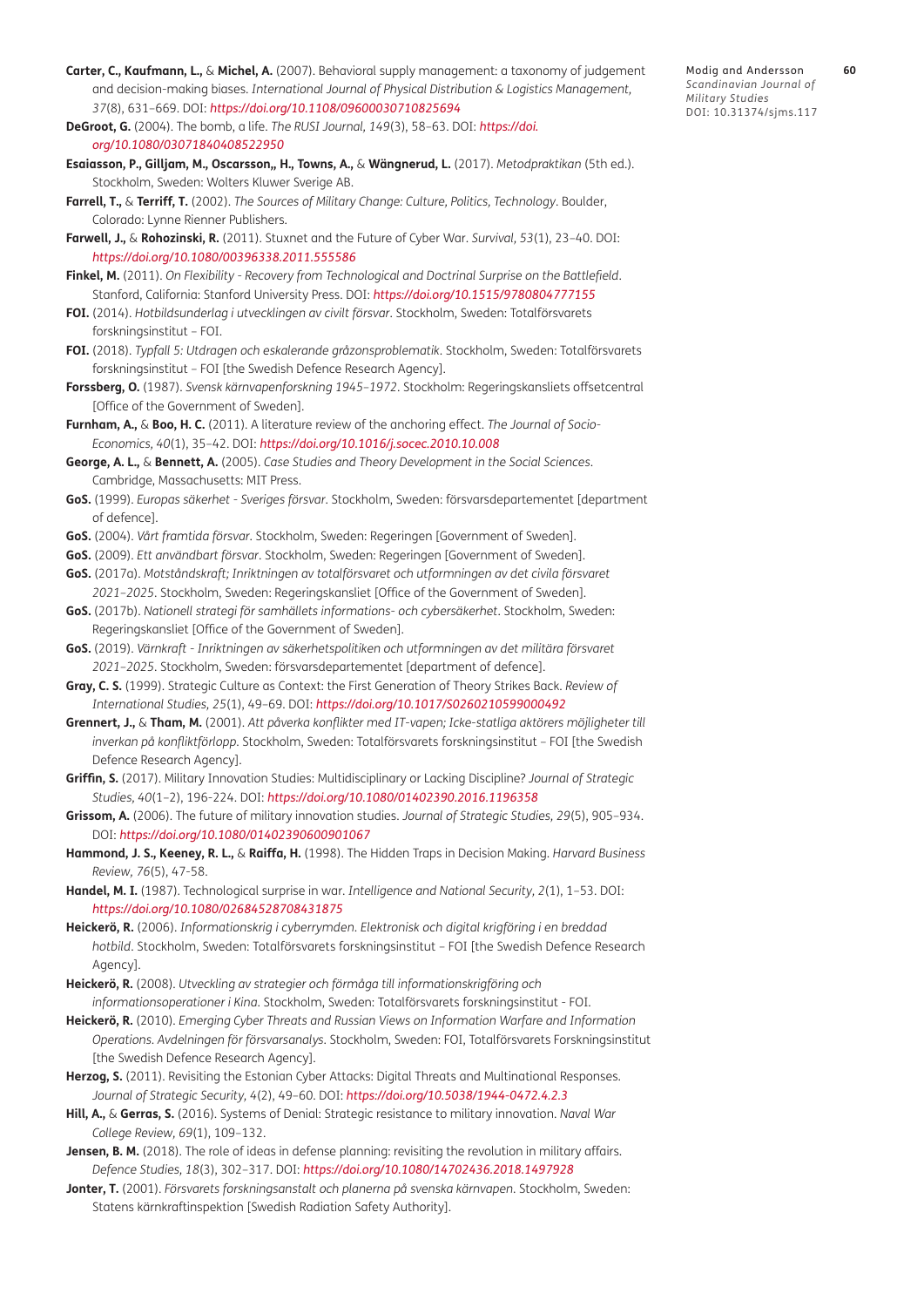- <span id="page-16-10"></span>**Jung, H.** (1947). *Vårt framtida försvar: Överbefälhavarens förslag*. Stockholm, Sweden: P. A. Norstedt & Söners Publ./Stockholm in cooperation with Centralkommittén Folk och Försvar.
- <span id="page-16-16"></span>**Karresand, M., Persson, M.,** & **Lindahl, D.** (2004). *Scenarion och trender inom framtida informationskrigföring ur ett tekniskt perspektiv*. Linköping, Sweden: Totalförsvarets forskningsinstitut - FOI [the Swedish Defence Research Agency].
- <span id="page-16-18"></span>**Kastenberg, J.** (2009). Non-Intervention and Neutrality in Cyberspace: An Emerging Principle in the National Practice of International Law. *The Air Force Law Review, 64*.
- <span id="page-16-13"></span>**Kellstedt, P. M.,** & **Whitten, G. D.** (2013). *Fundamentals of Political Science Research*. Cambridge, UK: Cambridge University Press. DOI: *<https://doi.org/10.1017/CBO9781139104258>*
- <span id="page-16-3"></span>**Kier, E.** (2017). *Imagining War: French and British Military Doctrine Between the Wars*. Princeton, New Jersey: Princeton University Press. DOI: *<https://doi.org/10.1515/9781400887477>*
- <span id="page-16-1"></span>**Kott, A.,** & **Perconti, P.** (2018). Long-term forecasts of military technologies for a 20–30 year horizon: an empirical assessment of accuracy. *Technology Forecasting Social Change, 137*, 272–279. DOI: *[https://](https://doi.org/10.1016/j.techfore.2018.08.001) [doi.org/10.1016/j.techfore.2018.08.001](https://doi.org/10.1016/j.techfore.2018.08.001)*
- <span id="page-16-4"></span>**Lee, C.** (2019). The role of culture in military innovation studies: Lessons learned from the US Air Force's adoption of the Predator Drone, 1993–1997. *Journal of Strategic Studies*. DOI: *[https://doi.org/10.1080](https://doi.org/10.1080/01402390.2019.1668272) [/01402390.2019.1668272](https://doi.org/10.1080/01402390.2019.1668272)*
- **Lidén, M., Gräns, M.,** & **Juslin, P.** (2018). The Presumption of Guilt in Suspect Interrogations: Apprehension as a Trigger of Confirmation Bias and Debasing Techniques. *Law and Human Behaviour, 42*(4), 336–354. DOI: *<https://doi.org/10.1037/lhb0000287>*
- <span id="page-16-20"></span>**Luiijf, E., de Graaf, P.,** & **Besseling, K.** (2013). Nineteen National Cyber Security Strategies. *International Journal of Critical Infrastructure Protection*, *9*(1-2), 3–31. DOI: *https://doi.org/10.1504/ IJCIS.2013.051608*
- <span id="page-16-17"></span>**McGraw, G.** (2013). Cyber War is Inevitable (Unless We Build Security In). *Journal of Strategic Studies, 36*(1), 109–119. DOI: *<https://doi.org/10.1080/01402390.2012.742013>*
- <span id="page-16-8"></span>**Mohammed, S., Ferzandi, L.,** & **Hamilton, K.** (2010). Metaphor No More: A 15–Year Review of the Team Mental Model Construct. *Journal of Management, 36*(4), 876–910. DOI: *[https://doi.](https://doi.org/10.1177/0149206309356804) [org/10.1177/0149206309356804](https://doi.org/10.1177/0149206309356804)*
- <span id="page-16-6"></span>**Munoz-Rubke, F., Olson, D., Will, R.,** & **James, K. H.** (2018). Functional fixedness in tool use: Learning modality, limitations and individual differences. *Acta Psychologica, 190*, 11–26. DOI: *[https://doi.](https://doi.org/10.1016/j.actpsy.2018.06.006) [org/10.1016/j.actpsy.2018.06.006](https://doi.org/10.1016/j.actpsy.2018.06.006)*
- <span id="page-16-7"></span>**Nickerson, R.** (1998). Confirmation Bias: A Ubiquitous Phenomenon in Many Guises. *Review of General Psychology, 2*(2), 175–220. DOI: *<https://doi.org/10.1037/1089-2680.2.2.175>*
- <span id="page-16-12"></span>**Nye, J. S.** (2017). Deterrence and Dissuasion in Cyberspace. *International Security, 41*(3), 44–71. DOI: *[https://doi.org/10.1162/ISEC\\_a\\_00266](https://doi.org/10.1162/ISEC_a_00266)*
- <span id="page-16-2"></span>**Posen, B. R.** (1984). *The Sources of Military Doctrine: France, Britain, and Germany between the World Wars*. Ithaca, New York: Cornell University Press.
- <span id="page-16-5"></span>**Rook, L.** (2013). Mental models: a robust definition. *The Learning Organization, 20*(1), 38– 47. DOI: *[https://](https://doi.org/10.1108/09696471311288519) [doi.org/10.1108/09696471311288519](https://doi.org/10.1108/09696471311288519)*
- <span id="page-16-0"></span>**Rosen, S. P.** (1991). *Winning the next war: innovation and the modern military*. Ithaca, New York: Cornell University Press.
- **Silfverskiöld, S., Andersson, K.,** & **Lundmark, M.** (2021). Does the method for Military Utility Assessment of Future Technologies provide utility? *Technology in Society, 67*. DOI: *[https://doi.org/10.1016/j.](https://doi.org/10.1016/j.techsoc.2021.101736) [techsoc.2021.101736](https://doi.org/10.1016/j.techsoc.2021.101736)*
- <span id="page-16-21"></span>**Svensson, E., Magnusson, J.,** & **Zouave, E.** (2019). *Kryptomaskar och deras konsekvenser (*FOI-R— 4774—SE). FOI, Försvarsanalys.
- <span id="page-16-14"></span>**Swedish Armed Forces.** (1954). *Alltjämt ett starkt försvar: riktlinjer och kostnader* (Kontakt med krigsmakten, Year X(9–1))*.* Sweden: Försvarsstaben [the defence staff of SwAF].
- <span id="page-16-15"></span>**Swedish Armed Forces.** (1957). ÖB-utredningarna 1957 (Kontakt med krigsmakten, Year XIII(10– 12)). Sweden: Försvarsstaben [the defence staff of SwAF].
- <span id="page-16-11"></span>**Swedish Armed Forces.** (1962). *ÖB 62: riktlinjer för krigsmaktens fortsatta utveckling*. Stockholm, Sweden: Försvarsstaben [the defence staff of SwAF].
- <span id="page-16-9"></span>**Swedish Armed Forces.** (2001). *Försvarsmaktsidé och målbild; Årsrapport från Perspektivplaneringen 2000–01*. Stockholm, Sweden: Försvarsmakten [Swedish Armed Forces].
- <span id="page-16-19"></span>**Swedish Armed Forces.** (2013). *Försvarsmaktens redovisning av perspektivstudien 2013*. Stockholm, Sweden: Försvarsmakten (Swedish Armed Forces).
- <span id="page-16-22"></span>**Swedish Armed Forces.** (2016). *Militärstrategisk doktrin - MSD 16*. Stockholm, Sweden: Försvarsmakten [Swedish Armed Forces].
- <span id="page-16-23"></span>**Swedish Armed Forces.** (2018). *Tillväxt för ett starkare försvar*. Stockholm, Sweden: Försvarsmakten [Swedish Armed Forces].
- <span id="page-16-24"></span>**Swedish Armed Forces.** (2019). *Försvarsmaktens underlag för försvarspolitisk proposition 2021–2025*. Stockholm, Sweden: Försvarsmakten [Swedish Armed Forces].